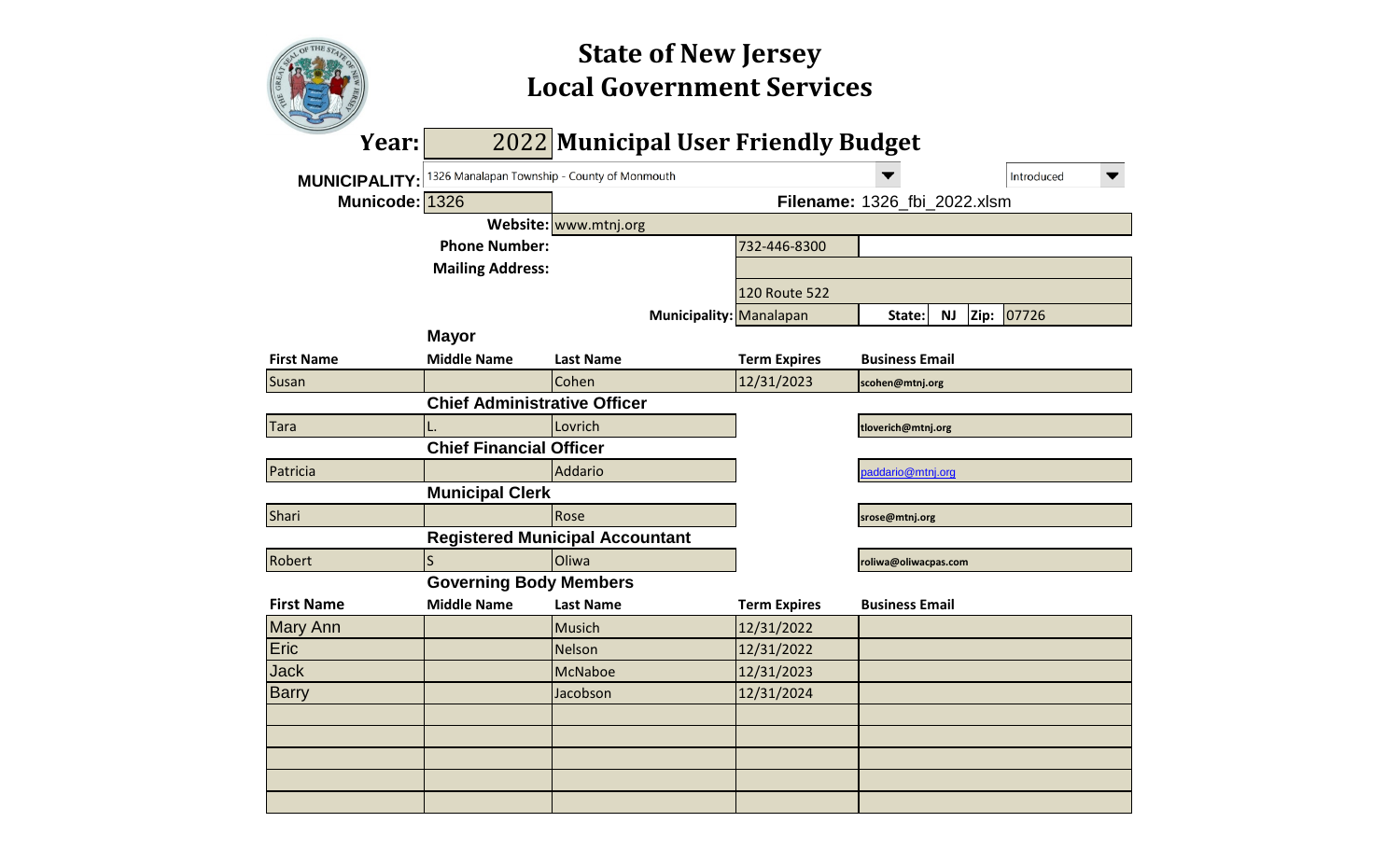## **USER FRIENDLY BUDGET SECTION - PROPERTY TAX BREAKDOWN**

| 2021 Calendar Year Property Tax Levies - ALL entities levying property taxes                                                        |                               |                                                                                                                                       |                               |                                           | <b>Current Year 2022 Budget</b>                                                                                                                                                                                                                                         |                         |                                                                                              |
|-------------------------------------------------------------------------------------------------------------------------------------|-------------------------------|---------------------------------------------------------------------------------------------------------------------------------------|-------------------------------|-------------------------------------------|-------------------------------------------------------------------------------------------------------------------------------------------------------------------------------------------------------------------------------------------------------------------------|-------------------------|----------------------------------------------------------------------------------------------|
|                                                                                                                                     | <b>Calendar Year</b>          | <b>Calendar Year</b>                                                                                                                  | $%$ of                        | <b>Avg Residential</b>                    | <b>Taxes</b>                                                                                                                                                                                                                                                            | <b>Actual/Estimated</b> | <b>Tax Levy</b>                                                                              |
|                                                                                                                                     | <b>Tax Rate</b>               | <b>Tax Levy</b>                                                                                                                       | <b>Total Levy</b>             | <b>Taxpayer Impact</b>                    |                                                                                                                                                                                                                                                                         |                         |                                                                                              |
| Municipal Purpose Tax                                                                                                               | 0.351                         | \$25,179,133.10                                                                                                                       | 16.91%                        | \$1,907.29                                | Municipal Purpose Tax                                                                                                                                                                                                                                                   | <b>ESTIMATED</b>        | \$25,852,399.00                                                                              |
| Municipal Library                                                                                                                   |                               |                                                                                                                                       | 0.00%                         | \$0.00                                    | Municipal Library                                                                                                                                                                                                                                                       |                         |                                                                                              |
| Municipal Open Space                                                                                                                | 0.020                         | \$1,433,064.48                                                                                                                        | 0.96%                         | \$108.68                                  | Municipal Open Space                                                                                                                                                                                                                                                    | <b>ESTIMATED</b>        | \$1,682,375.40                                                                               |
| Municipal Arts and Culture                                                                                                          |                               |                                                                                                                                       | 0.00%                         | \$0.00                                    | Municipal Arts and Culture                                                                                                                                                                                                                                              |                         |                                                                                              |
| Fire Districts (avg. rate/total levies)                                                                                             | 0.048                         | \$3,311,094.00                                                                                                                        | 2.22%                         | \$260.83                                  | Fire Districts (total levies)                                                                                                                                                                                                                                           | <b>ESTIMATED</b>        | \$3,377,315.88                                                                               |
| Other Special Districts (total levies)                                                                                              |                               |                                                                                                                                       | 0.00%                         | \$0.00                                    | Other Special Districts (total levies)                                                                                                                                                                                                                                  |                         |                                                                                              |
| <b>Local School District</b>                                                                                                        | 0.948                         | \$67,944,288.00                                                                                                                       | 45.63%                        | \$5,151.32                                | <b>Local School District</b>                                                                                                                                                                                                                                            | <b>ESTIMATED</b>        | \$69,303,173.76                                                                              |
| <b>Regional School District</b>                                                                                                     | 0.427                         | \$30,559,234.00                                                                                                                       | 20.52%                        | \$2,320.27                                | <b>Regional School District</b>                                                                                                                                                                                                                                         | <b>ESTIMATED</b>        | \$31,170,418.68                                                                              |
| <b>County Purposes</b>                                                                                                              | 0.239                         | \$17,130,895.54                                                                                                                       | 11.50%                        | \$1,298.7                                 | <b>County Purposes</b>                                                                                                                                                                                                                                                  | <b>ESTIMATED</b>        | \$17,134,621.19                                                                              |
| County Library                                                                                                                      | 0.018                         | \$1,285,821.11                                                                                                                        | 0.86%                         | \$97.8                                    | County Library                                                                                                                                                                                                                                                          | <b>ESTIMATED</b>        | \$1,311,537.53                                                                               |
| County Board of Health                                                                                                              |                               |                                                                                                                                       | 0.00%                         | \$0.00                                    | County Board of Health                                                                                                                                                                                                                                                  |                         |                                                                                              |
| County Open Space                                                                                                                   | 0.029                         | \$2,059,364.77                                                                                                                        | 1.38%                         | \$157.58                                  | County Open Space                                                                                                                                                                                                                                                       | <b>ESTIMATED</b>        | \$2,439,444.33                                                                               |
| Other County Levies (total)                                                                                                         |                               |                                                                                                                                       | 0.00%                         | \$0.00                                    | Other County Levies (total)                                                                                                                                                                                                                                             |                         |                                                                                              |
| Total Taxable Valuation as of<br>(To be used to calculate the current year tax rate)<br>Current Year Average Residential Assessment | October 1, 2021               | \$8,411,877,000.00<br>\$543,388.03<br><b>Prior Year to Current Year Comparison</b><br><b>Comparison - Municipal Purposes Tax Rate</b> |                               |                                           | Revenue Anticipated, Excluding Tax Levy<br>Budget Appropriations, before Reserve for Uncollected Taxes<br><b>Total Non-Municipal Tax Levy</b><br>Amount to be Raised by Taxes - Before RUT<br>Reserve for Uncollected Taxes (RUT)<br>Total Amount to be Raised by Taxes |                         | 13,658,171.82<br>35,616,184.80<br>\$126,418,886.77<br>\$148,376,899.75<br>#DIV/0!<br>#DIV/0! |
|                                                                                                                                     | Prior Year<br>0.351           | <b>Current Year</b><br>0.307                                                                                                          | % Change $(+/-)$<br>$-12.45%$ |                                           | % of Tax Collections used to Calculate RUT<br>If % used exceeds the actual collection % then                                                                                                                                                                            |                         | $0.00\%$                                                                                     |
|                                                                                                                                     |                               | <b>Comparison - Municipal Purposes Tax Levy</b>                                                                                       |                               |                                           | reference the statutory exception used                                                                                                                                                                                                                                  |                         |                                                                                              |
|                                                                                                                                     | Prior Year<br>\$25,179,133.10 | <b>Current Year</b><br>\$25,852,399.00                                                                                                | % Change $(+/-)$<br>2.67%     | $\text{\$ Change } (+/-)$<br>\$673,265.90 | <b>Tax Collections - ACTUAL as of Prior Year</b><br>Total Tax Revenue, Collections CY 2021                                                                                                                                                                              |                         |                                                                                              |
|                                                                                                                                     |                               |                                                                                                                                       |                               |                                           | <b>Comparison - Impact on Avg. Residential Tax Payment (Municipal Purposes Onl</b> Total Tax Levy, CY 2021                                                                                                                                                              |                         | 148,637,254.91<br>150,060,176.82                                                             |
|                                                                                                                                     |                               | <b>Current Year</b>                                                                                                                   |                               |                                           | % of Taxes Collected, CY 2021                                                                                                                                                                                                                                           |                         | 99.05%                                                                                       |
|                                                                                                                                     | Prior Year                    |                                                                                                                                       | % Change $(+/-)$              | $\text{\$ Change } (+/-)$                 |                                                                                                                                                                                                                                                                         |                         |                                                                                              |
|                                                                                                                                     | \$1,907.29                    | \$1,669.83                                                                                                                            | $-12.45%$                     | $(\$237.46)$<br><b>Sheet UFB-1</b>        | Delinquent Taxes - December 31, 2021                                                                                                                                                                                                                                    |                         | \$1,246,989.40                                                                               |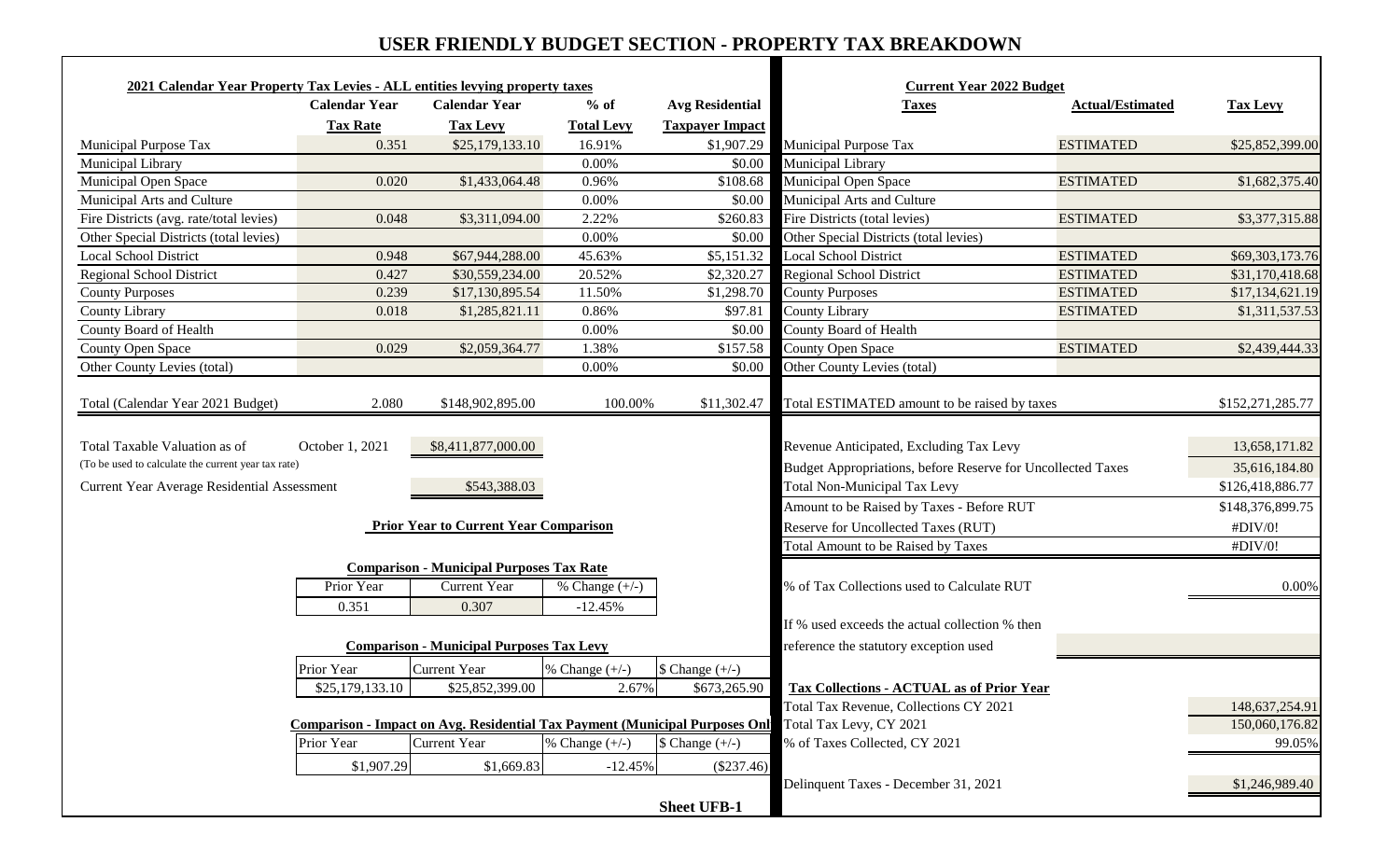## **USER FRIENDLY BUDGET SECTION - ANTICIPATED REVENUE SUMMARY (ALL OPERATING FUNDS)**

| <b>FCOA</b> |                                                       | 6 Difference<br><b>Current vs.</b><br><b>Prior Year</b> | \$ Difference<br><b>Current vs. Prior</b><br>Year | <b>Total Realized</b><br><b>Revenue (Prior</b><br>Year) | <b>Total Anticipated</b><br><b>Revenue (Current</b><br>Year) | General<br><b>Budget</b> | <b>Open Space</b><br><b>Budget</b> | <b>Arts and Culture</b><br><b>Trust Fund</b> | <b>Utility</b> | <b>Utility</b> | <b>Utility</b> | <b>Utility</b> | <b>Utility</b> |
|-------------|-------------------------------------------------------|---------------------------------------------------------|---------------------------------------------------|---------------------------------------------------------|--------------------------------------------------------------|--------------------------|------------------------------------|----------------------------------------------|----------------|----------------|----------------|----------------|----------------|
| 08          | <b>Surplus</b>                                        | $-0.86%$                                                | (\$35,574.00)                                     | \$4,156,874.00                                          | \$4,121,300.00                                               | \$4,050,000.00           |                                    |                                              | \$71,300.00    |                |                |                |                |
| 08          | <b>Local Revenue</b>                                  | $-14.72%$                                               | $(\$376,326.96)$                                  | \$2,556,826.96                                          | \$2,180,500.00                                               | \$2,032,500.00           |                                    |                                              | \$148,000.00   |                |                |                |                |
| 09          | State Aid (without offsetting appropriation)          | 0.00%                                                   | \$0.00                                            | \$3,868,653.00                                          | \$3,868,653.00                                               | \$3,868,653.00           |                                    |                                              |                |                |                |                |                |
| 08          | <b>Uniform Construction Code Fees</b>                 | $-27.57%$                                               | $(\$323,582.00)$                                  | \$1,173,582.00                                          | \$850,000.00                                                 | \$850,000.00             |                                    |                                              |                |                |                |                |                |
|             | <b>Special Revenue Items w/ Prior Written Consent</b> |                                                         |                                                   |                                                         |                                                              |                          |                                    |                                              |                |                |                |                |                |
|             | <b>Shared Services Agreements</b>                     | 6.70%                                                   | \$9,000.00                                        | \$134,277.00                                            | \$143,277.00                                                 | \$143,277.00             |                                    |                                              |                |                |                |                |                |
| 08          | <b>Additional Revenue Offset by Appropriations</b>    | #DIV/0!                                                 | \$0.00                                            |                                                         | \$0.00                                                       |                          |                                    |                                              |                |                |                |                |                |
| 10          | Public and Private Revenue                            | 448.48%                                                 | \$2,077,720.16                                    | \$463,283.66                                            | \$2,541,003.82                                               | \$1,429,503.82           |                                    |                                              | \$1,111,500.00 |                |                |                |                |
| 08          | Other Special Items                                   | 108.95%                                                 | \$278,555.61                                      | \$255,682.39                                            | \$534,238.00                                                 | \$534,238.00             |                                    |                                              |                |                |                |                |                |
| 15          | <b>Receipts from Delinquent Taxes</b>                 | $-36.66%$                                               | $(\$434,000.69)$                                  | \$1,184,000.69                                          | \$750,000.00                                                 | \$750,000.00             |                                    |                                              |                |                |                |                |                |
|             | Amount to be raised by taxation                       |                                                         |                                                   |                                                         |                                                              |                          |                                    |                                              |                |                |                |                |                |
|             | Local Tax for Municipal Purposes                      | $-5.54%$                                                | (\$1,516,550.01)                                  | \$27,368,949.02                                         | \$25,852,399.01                                              | \$25,852,399.01          |                                    |                                              |                |                |                |                |                |
| 07          | Minimum Library Tax                                   | #DIV/0!                                                 | \$0.00                                            |                                                         | \$0.00                                                       |                          |                                    |                                              |                |                |                |                |                |
| 54          | Open Space Levy Tax                                   | 16.499                                                  | \$238,112.83                                      | \$1,444,262.57                                          | \$1,682,375.40                                               |                          | \$1,682,375.40                     |                                              |                |                |                |                |                |
| 56          | Arts and Cultural Levy Tax                            | #DIV/0!                                                 | \$0.00                                            |                                                         | \$0.00                                                       |                          |                                    |                                              |                |                |                |                |                |
| 07          | Addition to Local District School Tax                 | #DIV/0!                                                 | \$0.00                                            |                                                         | \$0.00                                                       |                          |                                    |                                              |                |                |                |                |                |
| 08          | Deficit General Budget                                | #DIV/0!                                                 | \$0.00                                            |                                                         | \$0.00                                                       |                          |                                    |                                              |                |                |                |                |                |
|             | Total                                                 | $-0.19%$                                                | $(\$82,645.06)$                                   | \$42,606,391.29                                         | \$42,523,746.23                                              | \$39,510,570.83          | \$1,682,375.40                     | \$0.00                                       | \$1,330,800.00 | \$0.00         | \$0.00         | \$0.00         | \$0.00         |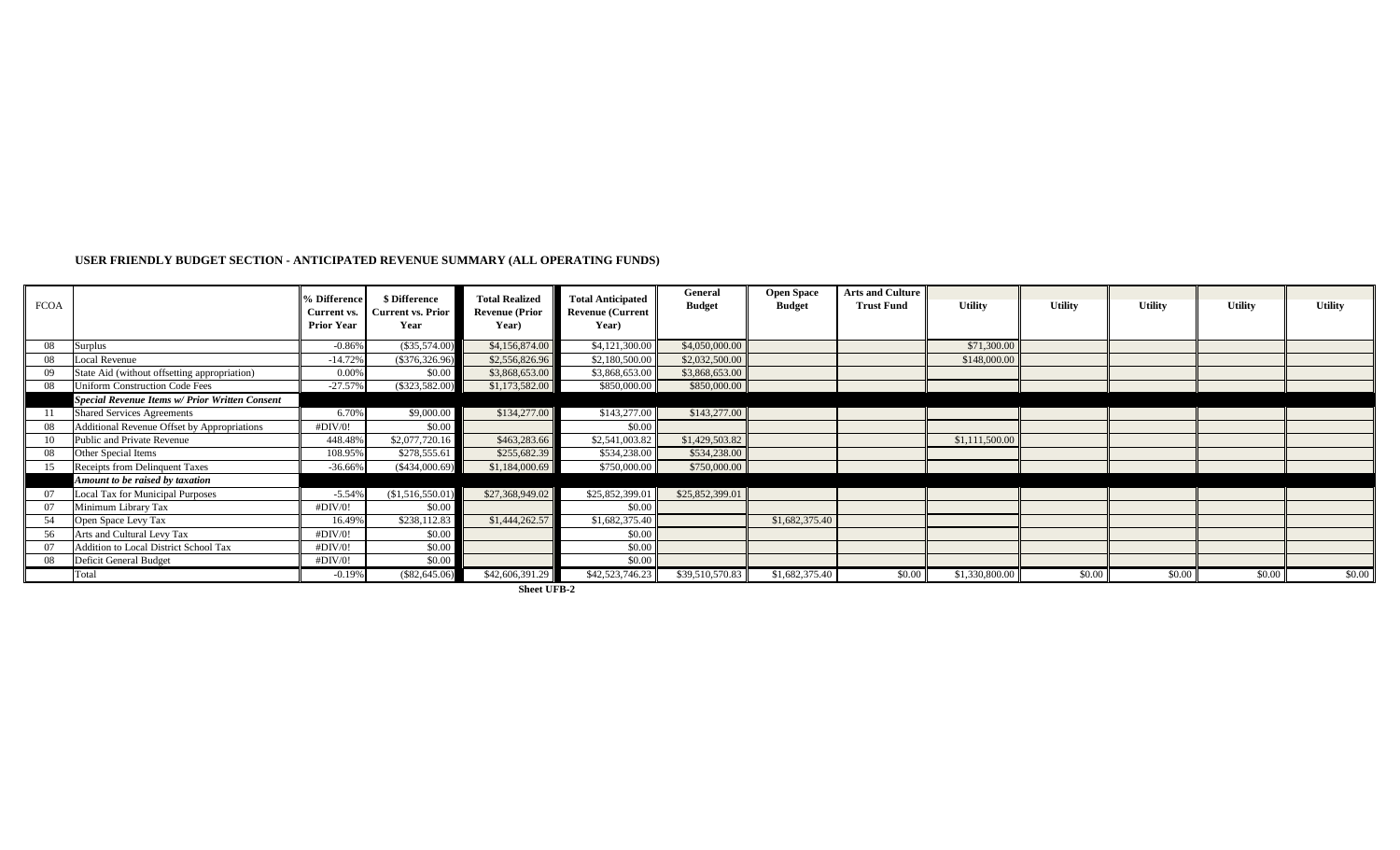| \$99,378.00<br>\$1,904,363.00<br>\$2,003,741.00<br>5.22%<br>\$1,983,741.00<br>\$20,000.00<br><b>General Government</b><br>20<br>23.11%<br>\$32,550.00<br>\$140,850.00<br>\$173,400.00<br>\$173,400.00<br><b>Land-Use Administration</b><br>\$123,704.00<br>\$874,406.00<br>\$998,110.00<br>\$998,110.00<br>14.15%<br><b>Uniform Construction Code</b><br>\$4,985,090.00<br>\$4,985,090.00<br>10.47%<br>\$472,527.00<br>\$4,512,563.00<br>23<br>Insurance<br>\$8,633,096.55<br>\$9,109,790.55<br>\$9,078,024.70<br><b>Public Safety</b><br>5.52%<br>\$476,694.00<br>\$31,765.85<br>25<br>Public Works<br>$-0.15%$<br>(S5,700.00)<br>\$3,732,200.00<br>\$3,276,500.00<br>\$450,000.00<br>\$3,726,500.00<br>26<br>\$71,000.00<br>$-75.609$<br>\$559,527.00<br>$(\$422,981.00)$<br>\$136,546.00<br>\$65,546.00<br><b>Health and Human Services</b><br>$(\$37,338.00)$<br>\$583,133.00<br>\$545,795.00<br>\$455,795.00<br>\$90,000.00<br>$-6.40%$<br>Parks and Recreation<br>28<br>#DIV/0!<br>\$0.00<br>\$0.00<br><b>Education</b> (including Library)<br>\$544,160.92<br>\$497,314.48<br>\$1,041,475.40<br>109.42%<br>\$1,041,475.40<br>Unclassified<br>30<br>\$1,289,500.00<br>\$1,289,500.00<br><b>Utilities and Bulk Purchases</b><br>\$1,180,500.00<br>9.23%<br>\$109,000.00<br>$-2.33%$<br>(S106, 987.14)<br>\$4,583,795.11<br>\$4,476,807.97<br>\$4,432,500.00<br>\$44,307.97<br>Landfill / Solid Waste Disposal<br>32<br>\$0.00<br>\$1,000.00<br>\$1,000.00<br>\$1,000.00<br>0.00%<br>35<br>Contingency<br>\$4,203,968.65<br>\$4,202,121.00<br>\$4,202,121.00<br>$(\$1,847.65)$<br>$-0.04%$<br><b>Statutory Expenditures</b><br>36<br>\$0.00<br>\$0.00<br>#DIV/0!<br>Judgements<br>\$900,683.00<br>\$900,683.00<br>\$280,814.00<br>\$619,869.00<br><b>Shared Services</b><br>45.30%<br>5.97%<br>\$337,162.00<br>\$337,162.00<br>Court and Public Defender<br>\$19,000.00<br>\$318,162.00<br>43<br>\$288,411.00<br>\$2,573,930.00<br>\$1,237,430.00<br>\$1,186,500.00<br>\$2,285,519.00<br>\$150,000.00<br>792.45%<br>44<br>Capital<br>\$3,711,255.27<br>\$3,336,843.28<br>\$3,021,643.28<br>\$190,900.00<br>Debt<br>$-10.099$<br>(S374, 411.99)<br>\$124,300.00<br>45<br><b>Deferred Charges</b><br>#DIV/0!<br>\$28,295.00<br>\$28,295.00<br>\$28,295.00<br>46<br>\$0.00<br>Debt - Type 1 School District<br>\$0.00<br>#DIV/0!<br>48<br>\$27,897.85<br>\$2,629,058.18<br>\$2,656,956.03<br>\$2,656,956.03<br><b>Reserve for Uncollected Taxes</b><br>1.069<br>\$0.00<br><b>Surplus General Budget</b><br>#DIV/0!<br>\$0.00<br>55<br>$$3,550,273.99$ \$38,973,472.24<br>\$42,523,746.23<br>\$0.00<br>$0.00\,$<br>0.00<br>\$38,036,067.01<br>\$1,474,503.82<br>\$1,682,375.40<br>\$1,330,800.00<br>\$0.00<br>\$0.00<br>Total<br>9.11%<br>\$0.00 | <b>FCOA</b> | <b>Budgeted Positions</b><br>Full-Time Part-Time | % Difference<br>Current v.<br><b>Prior Year</b> | \$ Difference<br><b>Current v. Prior</b><br>Year | <b>Total Modified</b><br><b>Appropriation</b><br><b>for Service Type</b><br>(Prior Year) | <b>Total</b><br>Appropriation for<br><b>Service Type</b><br>(Current Year) | <b>General</b><br><b>Budget</b> | <b>Public &amp; Private</b><br><b>Offsets</b> | <b>Open Space</b><br><b>Budget</b> | <b>Arts and Culture</b><br><b>Trust Fund</b> | <b>Utility</b> | <b>Utility</b> | <b>Utility</b> | <b>Utility</b> | <b>Utility</b> |
|--------------------------------------------------------------------------------------------------------------------------------------------------------------------------------------------------------------------------------------------------------------------------------------------------------------------------------------------------------------------------------------------------------------------------------------------------------------------------------------------------------------------------------------------------------------------------------------------------------------------------------------------------------------------------------------------------------------------------------------------------------------------------------------------------------------------------------------------------------------------------------------------------------------------------------------------------------------------------------------------------------------------------------------------------------------------------------------------------------------------------------------------------------------------------------------------------------------------------------------------------------------------------------------------------------------------------------------------------------------------------------------------------------------------------------------------------------------------------------------------------------------------------------------------------------------------------------------------------------------------------------------------------------------------------------------------------------------------------------------------------------------------------------------------------------------------------------------------------------------------------------------------------------------------------------------------------------------------------------------------------------------------------------------------------------------------------------------------------------------------------------------------------------------------------------------------------------------------------------------------------------------------------------------------------------------------------------------------------------------------------------------------------------------------------------------------------------------------------------------------------------------------------------------------------------------------------------------------------------------------------------------------------------------------------------------------------------------------------------------------------|-------------|--------------------------------------------------|-------------------------------------------------|--------------------------------------------------|------------------------------------------------------------------------------------------|----------------------------------------------------------------------------|---------------------------------|-----------------------------------------------|------------------------------------|----------------------------------------------|----------------|----------------|----------------|----------------|----------------|
|                                                                                                                                                                                                                                                                                                                                                                                                                                                                                                                                                                                                                                                                                                                                                                                                                                                                                                                                                                                                                                                                                                                                                                                                                                                                                                                                                                                                                                                                                                                                                                                                                                                                                                                                                                                                                                                                                                                                                                                                                                                                                                                                                                                                                                                                                                                                                                                                                                                                                                                                                                                                                                                                                                                                                  |             |                                                  |                                                 |                                                  |                                                                                          |                                                                            |                                 |                                               |                                    |                                              |                |                |                |                |                |
|                                                                                                                                                                                                                                                                                                                                                                                                                                                                                                                                                                                                                                                                                                                                                                                                                                                                                                                                                                                                                                                                                                                                                                                                                                                                                                                                                                                                                                                                                                                                                                                                                                                                                                                                                                                                                                                                                                                                                                                                                                                                                                                                                                                                                                                                                                                                                                                                                                                                                                                                                                                                                                                                                                                                                  |             |                                                  |                                                 |                                                  |                                                                                          |                                                                            |                                 |                                               |                                    |                                              |                |                |                |                |                |
|                                                                                                                                                                                                                                                                                                                                                                                                                                                                                                                                                                                                                                                                                                                                                                                                                                                                                                                                                                                                                                                                                                                                                                                                                                                                                                                                                                                                                                                                                                                                                                                                                                                                                                                                                                                                                                                                                                                                                                                                                                                                                                                                                                                                                                                                                                                                                                                                                                                                                                                                                                                                                                                                                                                                                  |             |                                                  |                                                 |                                                  |                                                                                          |                                                                            |                                 |                                               |                                    |                                              |                |                |                |                |                |
|                                                                                                                                                                                                                                                                                                                                                                                                                                                                                                                                                                                                                                                                                                                                                                                                                                                                                                                                                                                                                                                                                                                                                                                                                                                                                                                                                                                                                                                                                                                                                                                                                                                                                                                                                                                                                                                                                                                                                                                                                                                                                                                                                                                                                                                                                                                                                                                                                                                                                                                                                                                                                                                                                                                                                  |             |                                                  |                                                 |                                                  |                                                                                          |                                                                            |                                 |                                               |                                    |                                              |                |                |                |                |                |
|                                                                                                                                                                                                                                                                                                                                                                                                                                                                                                                                                                                                                                                                                                                                                                                                                                                                                                                                                                                                                                                                                                                                                                                                                                                                                                                                                                                                                                                                                                                                                                                                                                                                                                                                                                                                                                                                                                                                                                                                                                                                                                                                                                                                                                                                                                                                                                                                                                                                                                                                                                                                                                                                                                                                                  |             |                                                  |                                                 |                                                  |                                                                                          |                                                                            |                                 |                                               |                                    |                                              |                |                |                |                |                |
|                                                                                                                                                                                                                                                                                                                                                                                                                                                                                                                                                                                                                                                                                                                                                                                                                                                                                                                                                                                                                                                                                                                                                                                                                                                                                                                                                                                                                                                                                                                                                                                                                                                                                                                                                                                                                                                                                                                                                                                                                                                                                                                                                                                                                                                                                                                                                                                                                                                                                                                                                                                                                                                                                                                                                  |             |                                                  |                                                 |                                                  |                                                                                          |                                                                            |                                 |                                               |                                    |                                              |                |                |                |                |                |
|                                                                                                                                                                                                                                                                                                                                                                                                                                                                                                                                                                                                                                                                                                                                                                                                                                                                                                                                                                                                                                                                                                                                                                                                                                                                                                                                                                                                                                                                                                                                                                                                                                                                                                                                                                                                                                                                                                                                                                                                                                                                                                                                                                                                                                                                                                                                                                                                                                                                                                                                                                                                                                                                                                                                                  |             |                                                  |                                                 |                                                  |                                                                                          |                                                                            |                                 |                                               |                                    |                                              |                |                |                |                |                |
|                                                                                                                                                                                                                                                                                                                                                                                                                                                                                                                                                                                                                                                                                                                                                                                                                                                                                                                                                                                                                                                                                                                                                                                                                                                                                                                                                                                                                                                                                                                                                                                                                                                                                                                                                                                                                                                                                                                                                                                                                                                                                                                                                                                                                                                                                                                                                                                                                                                                                                                                                                                                                                                                                                                                                  |             |                                                  |                                                 |                                                  |                                                                                          |                                                                            |                                 |                                               |                                    |                                              |                |                |                |                |                |
|                                                                                                                                                                                                                                                                                                                                                                                                                                                                                                                                                                                                                                                                                                                                                                                                                                                                                                                                                                                                                                                                                                                                                                                                                                                                                                                                                                                                                                                                                                                                                                                                                                                                                                                                                                                                                                                                                                                                                                                                                                                                                                                                                                                                                                                                                                                                                                                                                                                                                                                                                                                                                                                                                                                                                  |             |                                                  |                                                 |                                                  |                                                                                          |                                                                            |                                 |                                               |                                    |                                              |                |                |                |                |                |
|                                                                                                                                                                                                                                                                                                                                                                                                                                                                                                                                                                                                                                                                                                                                                                                                                                                                                                                                                                                                                                                                                                                                                                                                                                                                                                                                                                                                                                                                                                                                                                                                                                                                                                                                                                                                                                                                                                                                                                                                                                                                                                                                                                                                                                                                                                                                                                                                                                                                                                                                                                                                                                                                                                                                                  |             |                                                  |                                                 |                                                  |                                                                                          |                                                                            |                                 |                                               |                                    |                                              |                |                |                |                |                |
|                                                                                                                                                                                                                                                                                                                                                                                                                                                                                                                                                                                                                                                                                                                                                                                                                                                                                                                                                                                                                                                                                                                                                                                                                                                                                                                                                                                                                                                                                                                                                                                                                                                                                                                                                                                                                                                                                                                                                                                                                                                                                                                                                                                                                                                                                                                                                                                                                                                                                                                                                                                                                                                                                                                                                  |             |                                                  |                                                 |                                                  |                                                                                          |                                                                            |                                 |                                               |                                    |                                              |                |                |                |                |                |
|                                                                                                                                                                                                                                                                                                                                                                                                                                                                                                                                                                                                                                                                                                                                                                                                                                                                                                                                                                                                                                                                                                                                                                                                                                                                                                                                                                                                                                                                                                                                                                                                                                                                                                                                                                                                                                                                                                                                                                                                                                                                                                                                                                                                                                                                                                                                                                                                                                                                                                                                                                                                                                                                                                                                                  |             |                                                  |                                                 |                                                  |                                                                                          |                                                                            |                                 |                                               |                                    |                                              |                |                |                |                |                |
|                                                                                                                                                                                                                                                                                                                                                                                                                                                                                                                                                                                                                                                                                                                                                                                                                                                                                                                                                                                                                                                                                                                                                                                                                                                                                                                                                                                                                                                                                                                                                                                                                                                                                                                                                                                                                                                                                                                                                                                                                                                                                                                                                                                                                                                                                                                                                                                                                                                                                                                                                                                                                                                                                                                                                  |             |                                                  |                                                 |                                                  |                                                                                          |                                                                            |                                 |                                               |                                    |                                              |                |                |                |                |                |
|                                                                                                                                                                                                                                                                                                                                                                                                                                                                                                                                                                                                                                                                                                                                                                                                                                                                                                                                                                                                                                                                                                                                                                                                                                                                                                                                                                                                                                                                                                                                                                                                                                                                                                                                                                                                                                                                                                                                                                                                                                                                                                                                                                                                                                                                                                                                                                                                                                                                                                                                                                                                                                                                                                                                                  |             |                                                  |                                                 |                                                  |                                                                                          |                                                                            |                                 |                                               |                                    |                                              |                |                |                |                |                |
|                                                                                                                                                                                                                                                                                                                                                                                                                                                                                                                                                                                                                                                                                                                                                                                                                                                                                                                                                                                                                                                                                                                                                                                                                                                                                                                                                                                                                                                                                                                                                                                                                                                                                                                                                                                                                                                                                                                                                                                                                                                                                                                                                                                                                                                                                                                                                                                                                                                                                                                                                                                                                                                                                                                                                  |             |                                                  |                                                 |                                                  |                                                                                          |                                                                            |                                 |                                               |                                    |                                              |                |                |                |                |                |
|                                                                                                                                                                                                                                                                                                                                                                                                                                                                                                                                                                                                                                                                                                                                                                                                                                                                                                                                                                                                                                                                                                                                                                                                                                                                                                                                                                                                                                                                                                                                                                                                                                                                                                                                                                                                                                                                                                                                                                                                                                                                                                                                                                                                                                                                                                                                                                                                                                                                                                                                                                                                                                                                                                                                                  |             |                                                  |                                                 |                                                  |                                                                                          |                                                                            |                                 |                                               |                                    |                                              |                |                |                |                |                |
|                                                                                                                                                                                                                                                                                                                                                                                                                                                                                                                                                                                                                                                                                                                                                                                                                                                                                                                                                                                                                                                                                                                                                                                                                                                                                                                                                                                                                                                                                                                                                                                                                                                                                                                                                                                                                                                                                                                                                                                                                                                                                                                                                                                                                                                                                                                                                                                                                                                                                                                                                                                                                                                                                                                                                  |             |                                                  |                                                 |                                                  |                                                                                          |                                                                            |                                 |                                               |                                    |                                              |                |                |                |                |                |
|                                                                                                                                                                                                                                                                                                                                                                                                                                                                                                                                                                                                                                                                                                                                                                                                                                                                                                                                                                                                                                                                                                                                                                                                                                                                                                                                                                                                                                                                                                                                                                                                                                                                                                                                                                                                                                                                                                                                                                                                                                                                                                                                                                                                                                                                                                                                                                                                                                                                                                                                                                                                                                                                                                                                                  |             |                                                  |                                                 |                                                  |                                                                                          |                                                                            |                                 |                                               |                                    |                                              |                |                |                |                |                |
|                                                                                                                                                                                                                                                                                                                                                                                                                                                                                                                                                                                                                                                                                                                                                                                                                                                                                                                                                                                                                                                                                                                                                                                                                                                                                                                                                                                                                                                                                                                                                                                                                                                                                                                                                                                                                                                                                                                                                                                                                                                                                                                                                                                                                                                                                                                                                                                                                                                                                                                                                                                                                                                                                                                                                  |             |                                                  |                                                 |                                                  |                                                                                          |                                                                            |                                 |                                               |                                    |                                              |                |                |                |                |                |
|                                                                                                                                                                                                                                                                                                                                                                                                                                                                                                                                                                                                                                                                                                                                                                                                                                                                                                                                                                                                                                                                                                                                                                                                                                                                                                                                                                                                                                                                                                                                                                                                                                                                                                                                                                                                                                                                                                                                                                                                                                                                                                                                                                                                                                                                                                                                                                                                                                                                                                                                                                                                                                                                                                                                                  |             |                                                  |                                                 |                                                  |                                                                                          |                                                                            |                                 |                                               |                                    |                                              |                |                |                |                |                |
|                                                                                                                                                                                                                                                                                                                                                                                                                                                                                                                                                                                                                                                                                                                                                                                                                                                                                                                                                                                                                                                                                                                                                                                                                                                                                                                                                                                                                                                                                                                                                                                                                                                                                                                                                                                                                                                                                                                                                                                                                                                                                                                                                                                                                                                                                                                                                                                                                                                                                                                                                                                                                                                                                                                                                  |             |                                                  |                                                 |                                                  |                                                                                          |                                                                            |                                 |                                               |                                    |                                              |                |                |                |                |                |
|                                                                                                                                                                                                                                                                                                                                                                                                                                                                                                                                                                                                                                                                                                                                                                                                                                                                                                                                                                                                                                                                                                                                                                                                                                                                                                                                                                                                                                                                                                                                                                                                                                                                                                                                                                                                                                                                                                                                                                                                                                                                                                                                                                                                                                                                                                                                                                                                                                                                                                                                                                                                                                                                                                                                                  |             |                                                  |                                                 |                                                  |                                                                                          |                                                                            |                                 |                                               |                                    |                                              |                |                |                |                |                |
|                                                                                                                                                                                                                                                                                                                                                                                                                                                                                                                                                                                                                                                                                                                                                                                                                                                                                                                                                                                                                                                                                                                                                                                                                                                                                                                                                                                                                                                                                                                                                                                                                                                                                                                                                                                                                                                                                                                                                                                                                                                                                                                                                                                                                                                                                                                                                                                                                                                                                                                                                                                                                                                                                                                                                  |             |                                                  |                                                 |                                                  |                                                                                          |                                                                            |                                 |                                               |                                    |                                              |                |                |                |                |                |
|                                                                                                                                                                                                                                                                                                                                                                                                                                                                                                                                                                                                                                                                                                                                                                                                                                                                                                                                                                                                                                                                                                                                                                                                                                                                                                                                                                                                                                                                                                                                                                                                                                                                                                                                                                                                                                                                                                                                                                                                                                                                                                                                                                                                                                                                                                                                                                                                                                                                                                                                                                                                                                                                                                                                                  |             |                                                  |                                                 |                                                  |                                                                                          |                                                                            |                                 |                                               |                                    |                                              |                |                |                |                | \$0.00         |

 **Sheet UFB-3**

## **USER FRIENDLY BUDGET SECTION - APPROPRIATIONS SUMMARY (ALL OPERATING FUNDS)**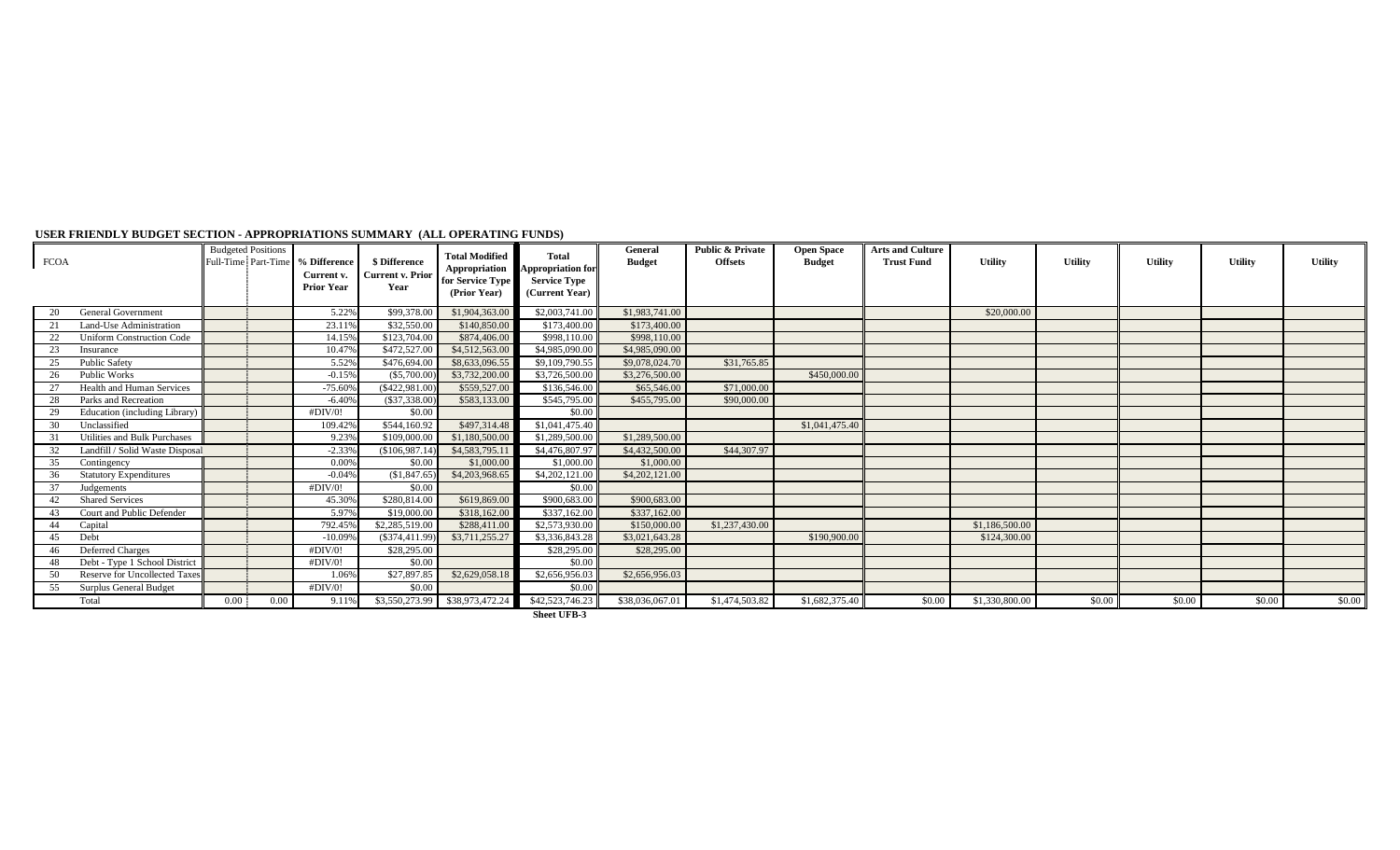#### **USER FRIENDLY BUDGET SECTION STRUCTURAL BUDGET IMBALANCES**

|              | Revenues at Rist | Non-reconcing appropriation reductions | Winter Vear Appropriation Increases | Stractoral Impalance Offices<br>Line Item.<br>Put "X" in cell to the left that<br>corresponds to the type of imbalance. | <b>Amount</b> | <b>Comment/Explanation</b>                      |
|--------------|------------------|----------------------------------------|-------------------------------------|-------------------------------------------------------------------------------------------------------------------------|---------------|-------------------------------------------------|
| $\mathbf{X}$ |                  |                                        |                                     | American Rescue Plan Act - Revenue Loss                                                                                 |               | \$334,238.00 Federal Funding to be used by 2024 |
|              |                  |                                        |                                     |                                                                                                                         |               |                                                 |
|              |                  |                                        |                                     |                                                                                                                         |               |                                                 |
|              |                  |                                        |                                     |                                                                                                                         |               |                                                 |
|              |                  |                                        |                                     |                                                                                                                         |               |                                                 |
|              |                  |                                        |                                     |                                                                                                                         |               |                                                 |
|              |                  |                                        |                                     |                                                                                                                         |               |                                                 |
|              |                  |                                        |                                     |                                                                                                                         |               |                                                 |
|              |                  |                                        |                                     |                                                                                                                         |               |                                                 |
|              |                  |                                        |                                     |                                                                                                                         |               |                                                 |
|              |                  |                                        |                                     |                                                                                                                         |               |                                                 |
|              |                  |                                        |                                     |                                                                                                                         |               |                                                 |
|              |                  |                                        |                                     |                                                                                                                         |               |                                                 |
|              |                  |                                        |                                     |                                                                                                                         |               |                                                 |
|              |                  |                                        |                                     |                                                                                                                         |               |                                                 |
|              |                  |                                        |                                     |                                                                                                                         |               |                                                 |
|              |                  |                                        |                                     |                                                                                                                         |               |                                                 |
|              |                  |                                        |                                     |                                                                                                                         |               |                                                 |
|              |                  |                                        |                                     |                                                                                                                         |               |                                                 |
|              |                  |                                        |                                     |                                                                                                                         |               |                                                 |
|              |                  |                                        |                                     |                                                                                                                         |               |                                                 |
|              |                  |                                        |                                     |                                                                                                                         |               |                                                 |

| lanation |  |  |
|----------|--|--|
|          |  |  |
|          |  |  |
|          |  |  |
|          |  |  |
|          |  |  |
|          |  |  |
|          |  |  |
|          |  |  |
|          |  |  |
|          |  |  |
|          |  |  |
|          |  |  |
|          |  |  |
|          |  |  |
|          |  |  |
|          |  |  |
|          |  |  |
|          |  |  |
|          |  |  |
|          |  |  |
|          |  |  |
|          |  |  |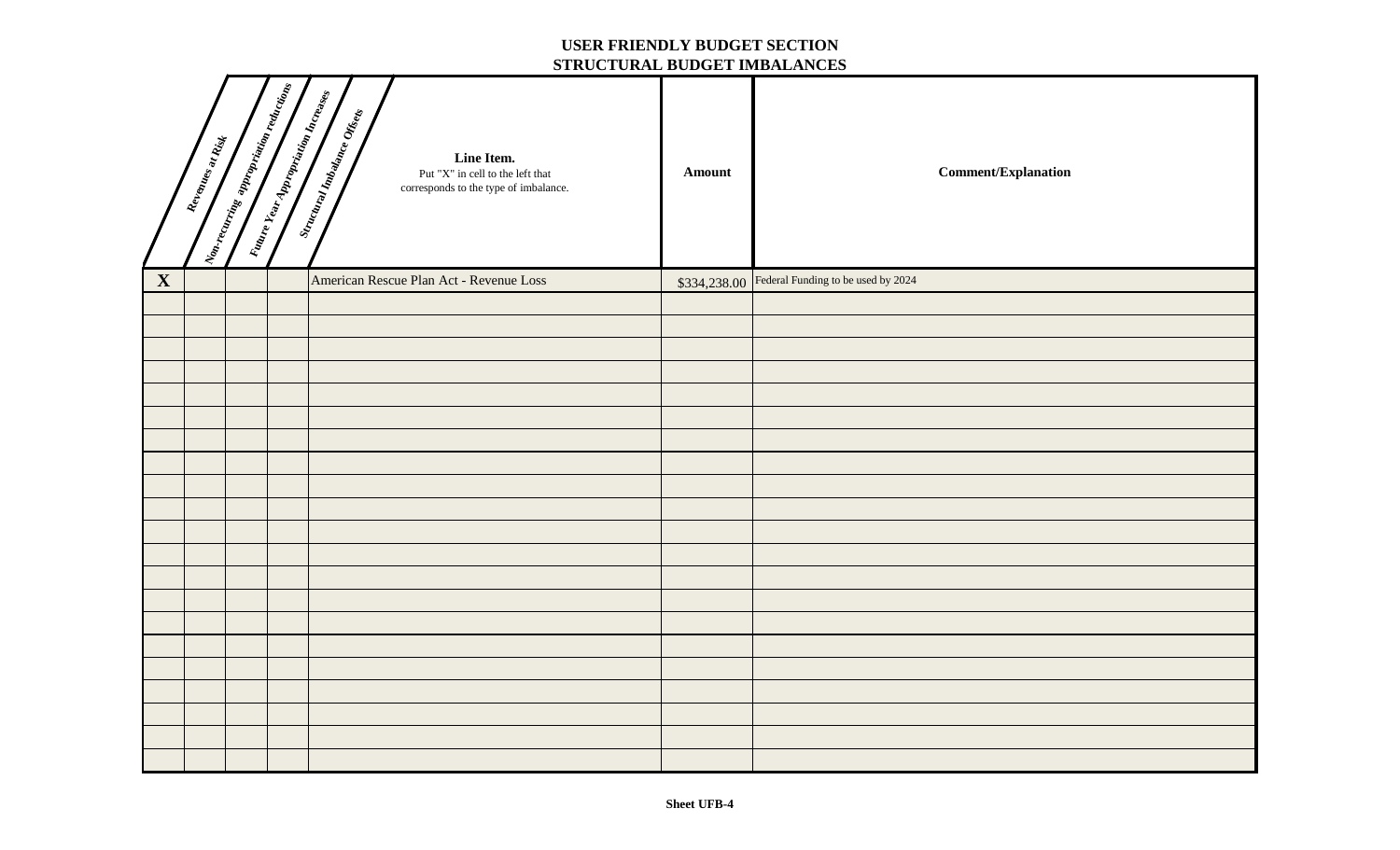|                                                                 |                | <b>Property Tax Assessments - Taxable Properties (October 1, 2021 Value)</b>       |                                    |                              |                | <b>Property Tax Assessments - Exempt Properties (October 1, 2021 Value)</b> |            |
|-----------------------------------------------------------------|----------------|------------------------------------------------------------------------------------|------------------------------------|------------------------------|----------------|-----------------------------------------------------------------------------|------------|
|                                                                 | # of Parcels   | <b>Assessed Value</b>                                                              | % of Total                         |                              | # of Parcels   | <b>Assessed Value</b>                                                       | % of Total |
| Vacant Land                                                     | 599            | \$62,586,800.00                                                                    | 0.74%                              | 15A Public Schools           | 13             | \$113,286,000.00                                                            | 32.30%     |
| Residential<br>2                                                | 14,185         | \$7,709,885,800.00                                                                 | 91.65%                             | 15B Other Schools            |                |                                                                             | 0.00%      |
| 3A/3B Farm                                                      | 1,118          | \$49,261,700.00                                                                    | 0.59%                              | 15C Public Property          | 228            | \$160,084,200.00                                                            | 45.64%     |
| 4A Commercial                                                   | 392            | \$563,260,800.00                                                                   | 6.70%                              | 15D Church and Charities     | 36             | \$39,388,900.00                                                             | 11.23%     |
| Industrial<br>4B                                                | 9              | \$26,881,900.00                                                                    | 0.32%                              | 15E Cemeteries & Graveyards  | $\overline{7}$ | \$3,694,100.00                                                              | 1.05%      |
| 4C Apartments                                                   |                |                                                                                    | 0.00%                              | 15F Other Exempt             | 61             | \$34,325,600.00                                                             | 9.79%      |
| 5A/5B Railroad                                                  |                |                                                                                    | 0.00%                              |                              |                |                                                                             |            |
| 6A/6B Business Personal Property                                |                |                                                                                    | 0.00%                              |                              |                |                                                                             |            |
| Total                                                           | 16,303         | \$8,411,877,000.00                                                                 | 100.00%                            | Total                        | 345            | \$350,778,800.00                                                            | 100.00%    |
|                                                                 |                |                                                                                    |                                    |                              |                |                                                                             |            |
| Average Ratio (%), Assessed to True Value                       |                | 100.00%                                                                            |                                    |                              |                |                                                                             |            |
| Equalized Valuation, Taxable Properties                         |                | \$8,411,877,000.00                                                                 |                                    | Percentage of Exempt vs.     |                |                                                                             |            |
|                                                                 |                |                                                                                    |                                    | <b>Non-Exempt Properties</b> | 4.17%          |                                                                             |            |
| Total # of property tax appeals filed in 2021                   |                | County Tax Board                                                                   | 135.00                             |                              |                |                                                                             |            |
|                                                                 |                | <b>State Tax Court</b>                                                             | 15.00                              |                              |                |                                                                             |            |
| Number of 2021 County Tax Board decisions appealed to Tax Court |                |                                                                                    | 4.00                               |                              |                |                                                                             |            |
| Number of pending property tax appeals in State Tax Court       |                |                                                                                    | 11.00                              |                              |                |                                                                             |            |
|                                                                 |                |                                                                                    |                                    |                              |                |                                                                             |            |
| Amount paid out by municipality for tax appeals in 2021         |                |                                                                                    |                                    |                              |                |                                                                             |            |
|                                                                 |                |                                                                                    |                                    |                              |                |                                                                             |            |
|                                                                 |                |                                                                                    |                                    |                              |                |                                                                             |            |
|                                                                 |                | Prior Budget Year's Payments in Lieu of Tax (PILOT) - 5 Year Exemptions/Abatements |                                    |                              |                |                                                                             |            |
|                                                                 | $\#$ of        | <b>PILOT</b>                                                                       |                                    | Taxes if Billed in Full      |                |                                                                             |            |
|                                                                 | Parcels        | Billing/Revenue                                                                    | <b>Assessed Value</b>              | 2021 Total Tax Rate          |                |                                                                             |            |
| Commercial/Industrial Exemption<br>G                            |                |                                                                                    |                                    |                              |                |                                                                             |            |
| <b>Dwelling Exemption</b>                                       |                |                                                                                    |                                    |                              |                |                                                                             |            |
| <b>Dwelling Abatement</b>                                       |                |                                                                                    |                                    |                              |                |                                                                             |            |
| New Dwelling/Conversion Exemption                               |                |                                                                                    |                                    |                              |                |                                                                             |            |
| New Dwelling/Conversion Abatement                               |                |                                                                                    |                                    |                              |                |                                                                             |            |
| Multiple Dwelling Exemption<br>N                                |                |                                                                                    |                                    |                              |                |                                                                             |            |
| Multiple Dwelling Abatement<br>$\Omega$                         |                |                                                                                    |                                    |                              |                |                                                                             |            |
| Total 5 Yr Exemptions/Abatements                                | $\overline{0}$ | 0.00                                                                               | 0.00<br>$Cl_{2,24}$ LIED $\bar{c}$ | 0.00                         |                |                                                                             |            |

#### **ASSESSED PROPERTY VALUATIONS - EXEMPT PROPERTY - PROPERTY TAX APPEAL DATA**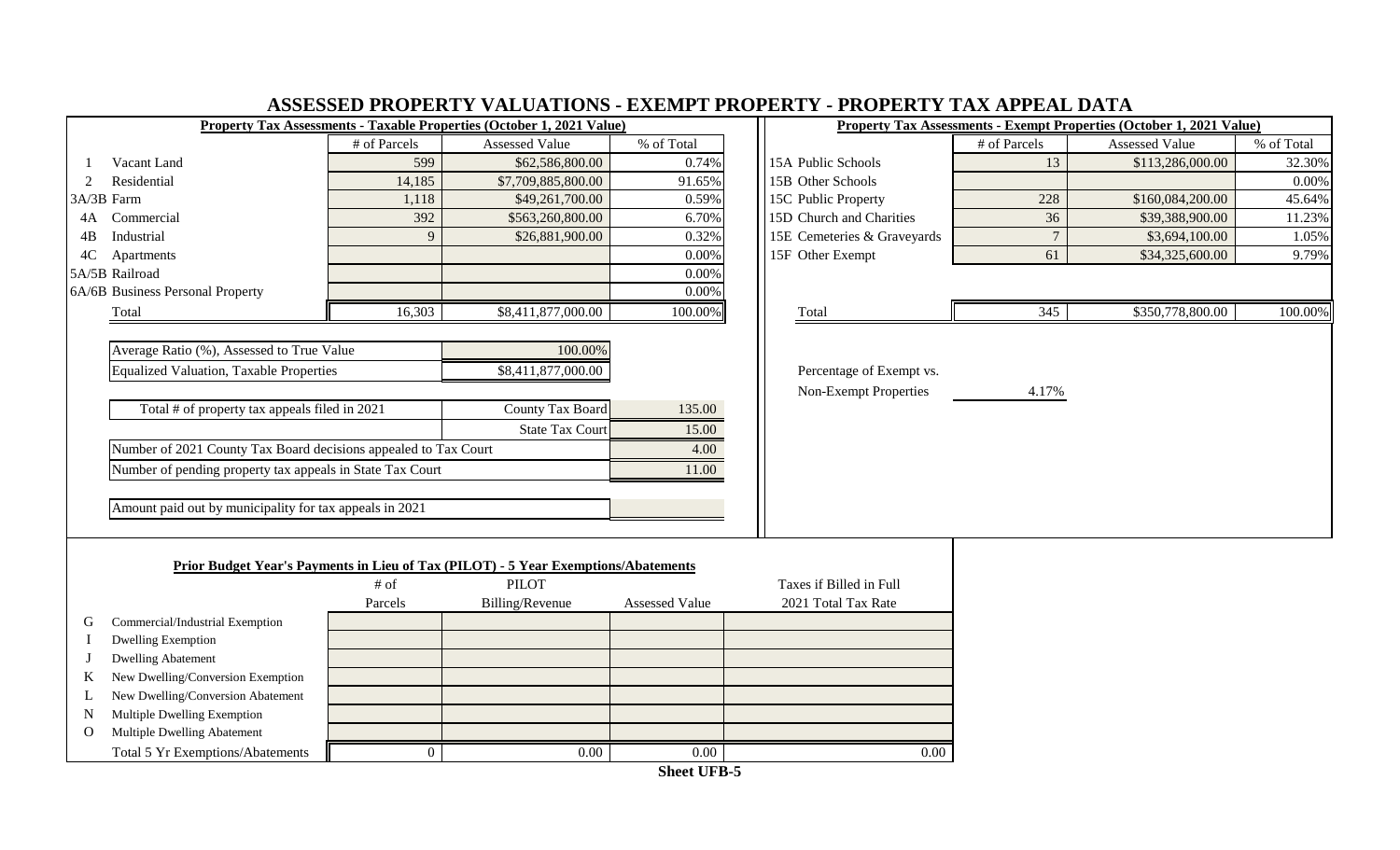| <b>Prior Budget Year's Payments in Lieu of Tax (PILOT) - Long Term Tax Exemptions</b> |                                   |             |                               |                                                                                                | Prior Budget Year's Payments in Lieu of Tax (PILOT) - Long Term Tax Exemptions |                                   |        |        |                                                                                                |                                                  | Prior Budget Year's Payments in Lieu of Tax (PILOT) - Long Term Tax Exemptions |        |        |                                                                                                |                                                       | Prior Budget Year's Payments in Lieu of Tax (PILOT) - Long Term Tax Exemptions |        |                 |                                                                                                |
|---------------------------------------------------------------------------------------|-----------------------------------|-------------|-------------------------------|------------------------------------------------------------------------------------------------|--------------------------------------------------------------------------------|-----------------------------------|--------|--------|------------------------------------------------------------------------------------------------|--------------------------------------------------|--------------------------------------------------------------------------------|--------|--------|------------------------------------------------------------------------------------------------|-------------------------------------------------------|--------------------------------------------------------------------------------|--------|-----------------|------------------------------------------------------------------------------------------------|
| Project<br>Name                                                                       | Type of Project<br>(use drop-down |             |                               | Taxes if Billed<br>In Full<br>for data entry) PILOT Billing Assessed Value 2021 Total Tax Rate | Project<br>Name                                                                | Type of Project<br>(use drop-down |        |        | Taxes if Billed<br>In Full<br>for data entry) PILOT Billing Assessed Value 2021 Total Tax Rate | Project<br>Name                                  | Type of Project<br>(use drop-down                                              |        |        | Taxes if Billed<br>In Full<br>for data entry) PILOT Billing Assessed Value 2021 Total Tax Rate | Project<br>Name                                       | Type of Project<br>(use drop-down                                              |        |                 | Taxes if Billed<br>In Full<br>for data entry) PILOT Billing Assessed Value 2021 Total Tax Rate |
|                                                                                       |                                   |             | $$126,848.22$ $$9,196,700.00$ | \$186,876.94                                                                                   |                                                                                |                                   |        |        |                                                                                                |                                                  |                                                                                |        |        |                                                                                                |                                                       |                                                                                |        |                 |                                                                                                |
| Heritage Village<br>Block 66.34 lot 73                                                | Aff. Housing                      |             |                               |                                                                                                |                                                                                |                                   |        |        |                                                                                                |                                                  |                                                                                |        |        |                                                                                                |                                                       |                                                                                |        |                 |                                                                                                |
|                                                                                       | Aff. Housing                      | \$45,220.00 | \$2,810,600.00                | \$57,111.39                                                                                    |                                                                                |                                   |        |        |                                                                                                |                                                  |                                                                                |        |        |                                                                                                |                                                       |                                                                                |        |                 |                                                                                                |
| Wood Avenue<br>Block 47 Lot 17                                                        |                                   |             |                               |                                                                                                |                                                                                |                                   |        |        |                                                                                                |                                                  |                                                                                |        |        |                                                                                                |                                                       |                                                                                |        |                 |                                                                                                |
|                                                                                       |                                   |             |                               |                                                                                                |                                                                                |                                   |        |        |                                                                                                |                                                  |                                                                                |        |        |                                                                                                |                                                       |                                                                                |        |                 |                                                                                                |
|                                                                                       |                                   |             |                               |                                                                                                |                                                                                |                                   |        |        |                                                                                                |                                                  |                                                                                |        |        |                                                                                                |                                                       |                                                                                |        |                 |                                                                                                |
|                                                                                       |                                   |             |                               |                                                                                                |                                                                                |                                   |        |        |                                                                                                |                                                  |                                                                                |        |        |                                                                                                |                                                       |                                                                                |        |                 |                                                                                                |
|                                                                                       |                                   |             |                               |                                                                                                |                                                                                |                                   |        |        |                                                                                                |                                                  |                                                                                |        |        |                                                                                                |                                                       |                                                                                |        |                 |                                                                                                |
|                                                                                       |                                   |             |                               |                                                                                                |                                                                                |                                   |        |        |                                                                                                |                                                  |                                                                                |        |        |                                                                                                |                                                       |                                                                                |        |                 |                                                                                                |
|                                                                                       |                                   |             |                               |                                                                                                |                                                                                |                                   |        |        |                                                                                                |                                                  |                                                                                |        |        |                                                                                                |                                                       |                                                                                |        |                 |                                                                                                |
|                                                                                       |                                   |             |                               |                                                                                                |                                                                                |                                   |        |        |                                                                                                |                                                  |                                                                                |        |        |                                                                                                |                                                       |                                                                                |        |                 |                                                                                                |
|                                                                                       |                                   |             |                               |                                                                                                |                                                                                |                                   |        |        |                                                                                                |                                                  |                                                                                |        |        |                                                                                                |                                                       |                                                                                |        |                 |                                                                                                |
|                                                                                       |                                   |             |                               |                                                                                                |                                                                                |                                   |        |        |                                                                                                |                                                  |                                                                                |        |        |                                                                                                |                                                       |                                                                                |        |                 |                                                                                                |
|                                                                                       |                                   |             |                               |                                                                                                |                                                                                |                                   |        |        |                                                                                                |                                                  |                                                                                |        |        |                                                                                                |                                                       |                                                                                |        |                 |                                                                                                |
|                                                                                       |                                   |             |                               |                                                                                                |                                                                                |                                   |        |        |                                                                                                |                                                  |                                                                                |        |        |                                                                                                |                                                       |                                                                                |        |                 |                                                                                                |
|                                                                                       |                                   |             |                               |                                                                                                |                                                                                |                                   |        |        |                                                                                                |                                                  |                                                                                |        |        |                                                                                                |                                                       |                                                                                |        |                 |                                                                                                |
|                                                                                       |                                   |             |                               |                                                                                                |                                                                                |                                   |        |        |                                                                                                |                                                  |                                                                                |        |        |                                                                                                |                                                       |                                                                                |        |                 |                                                                                                |
|                                                                                       |                                   |             |                               |                                                                                                |                                                                                |                                   |        |        |                                                                                                |                                                  |                                                                                |        |        |                                                                                                |                                                       |                                                                                |        |                 |                                                                                                |
|                                                                                       |                                   |             |                               |                                                                                                |                                                                                |                                   |        |        |                                                                                                |                                                  |                                                                                |        |        |                                                                                                |                                                       |                                                                                |        |                 |                                                                                                |
| Total Long Term Exemptions - Column Total                                             |                                   |             | 172,068.22 12,007,300.00      |                                                                                                | 243,988.33 Total Long Term Exemptions - Column Total                           |                                   | \$0.00 | \$0.00 |                                                                                                | \$0.00 Total Long Term Exemptions - Column Total |                                                                                | \$0.00 | \$0.00 |                                                                                                | \$0.00 Total Long Term Exemptions - Column Total      |                                                                                | \$0.00 | \$0.00          | \$0.00                                                                                         |
| Mark "X" if Grand Total                                                               |                                   |             |                               |                                                                                                |                                                                                |                                   |        |        |                                                                                                |                                                  |                                                                                |        |        |                                                                                                | Total Long Term Exemptions - GRAND TOTAL \$172,068.22 |                                                                                |        | \$12,007,300.00 | \$243,988.33                                                                                   |
|                                                                                       |                                   |             |                               |                                                                                                |                                                                                |                                   |        |        |                                                                                                | <b>Sheet UFB-6</b>                               |                                                                                |        |        |                                                                                                |                                                       |                                                                                |        |                 | <b>Sheet UFB-6C</b>                                                                            |



## **USER FRIENDLY BUDGET SECTION**

## **Long Term Tax Exemptions**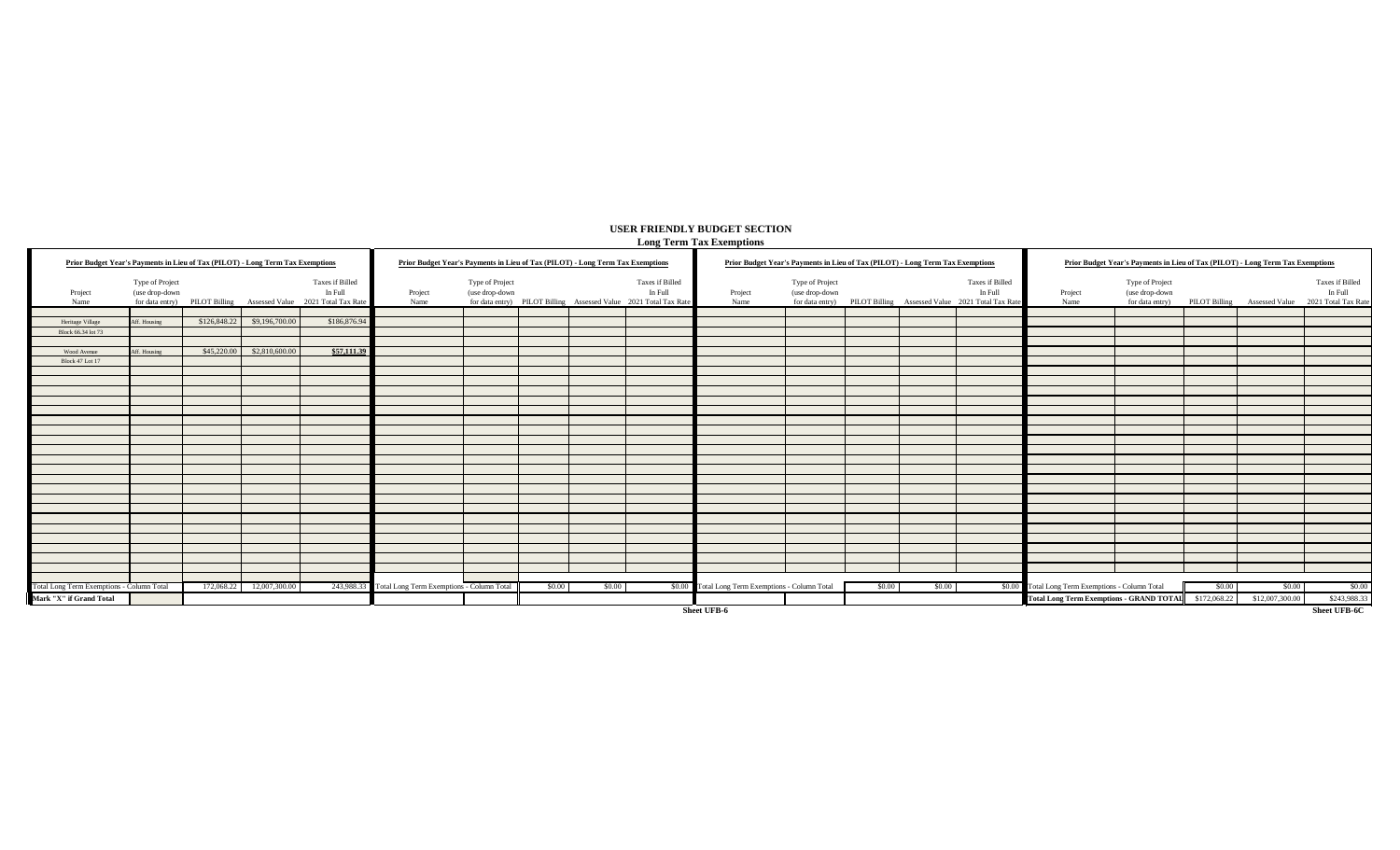## **USER FRIENDLY BUDGET SECTION BUDGETED PERSONNEL COSTS**

| Organization / Individuals Eligible for Benefit | $#$ of<br>Full-Time | $#$ of<br>Part-Time<br>Employees Employees | Total<br>Personnel<br>Cost | Base<br>Pay     | Overtime<br>and other<br>Compensation | Pension<br>(Estimate) | <b>Health Benefits</b><br>Net of<br><b>Cost Share</b> | Employment<br>Taxes and<br>Other Benefits |
|-------------------------------------------------|---------------------|--------------------------------------------|----------------------------|-----------------|---------------------------------------|-----------------------|-------------------------------------------------------|-------------------------------------------|
| Governing Body                                  |                     | 5.00                                       | 39,264.00                  | \$36,546.00     |                                       | \$650.00              |                                                       | \$2,068.00                                |
| Supervisory Staff (Department Heads & Managers) | 12.00               |                                            | 1,982,098.25               | \$1,593,974.54  | \$5,000.00                            | \$123,643.10          | \$169,130.61                                          | \$90,350.00                               |
| Police Officers (Including Superior Officers)   | 56.00               | 4.00                                       | 11,871,045.47              | \$7,700,500.00  | \$575,000.00                          | \$2,247,042.00        | \$801,816.47                                          | \$546,687.00                              |
| Fire Fighters (Including Superior Officers)     | 0.00                |                                            | 0.00                       |                 |                                       |                       |                                                       |                                           |
| All Other Union Employees not listed above      | 64.00               | 1.00                                       | 5,180,262.90               | \$3,370,125.00  | \$60,750.00                           | \$543,601.33          | \$946,576.57                                          | \$259,210.00                              |
| All Other Non-Union Employees not listed above  | 16.00               | 52.00                                      | 1,778,343.52               | \$1,299,000.00  | \$10,000.00                           | \$143,380.17          | \$232,476.35                                          | \$93,487.00                               |
| Totals                                          | 148.00              | 62.00                                      | 20,851,014.14              | \$14,000,145.54 | \$650,750.00                          | \$3,058,316.60        | \$2,150,000.00                                        | \$991,802.00                              |

## Is the Local Government required to comply with N.J.S.A. 11A **(Civil Service)?** - YES or NO **NO**

Note - **Base Pay** is the annualized rate of pay to which overtime (if eligible) and/or pension is calculated. Either calculation is fine at the discretion of the Local Unit. Overtime and other compensation is any other item that is charged as a salary and wage expense but not included in Base Pay.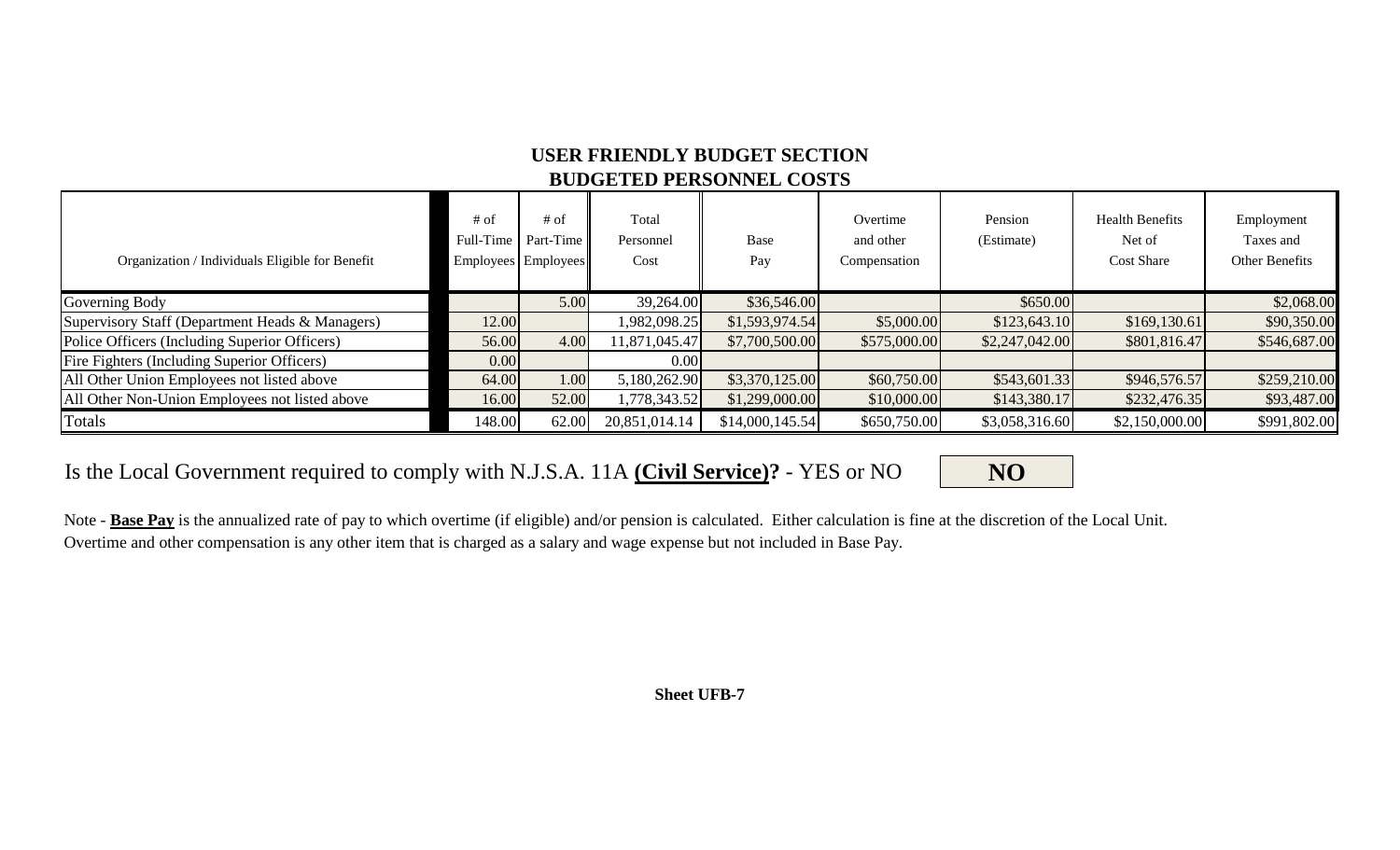#### **USER FRIENDLY BUDGET SECTION - HEALTH BENEFITS**

|                                                           |                          | <b>Current Year</b> |                      |                   |                                            |                         |
|-----------------------------------------------------------|--------------------------|---------------------|----------------------|-------------------|--------------------------------------------|-------------------------|
|                                                           | <b>Current Year # of</b> | <b>Annual Cost</b>  |                      | Prior Year # of   | <b>Prior Year Annual</b>                   |                         |
|                                                           | <b>Covered Members</b>   | <b>Estimate per</b> | <b>Total Current</b> |                   | <b>Covered Members   Cost per Employee</b> | <b>Total Prior Year</b> |
|                                                           | (Medical $\&$ Rx)        | <b>Employee</b>     | <b>Year Cost</b>     | (Medical $& Rx$ ) | (Average)                                  | Cost                    |
| <b>Active Employees - Health Benefits - Annual Cost</b>   |                          |                     |                      |                   |                                            |                         |
| <b>Single Coverage</b>                                    | 25.00                    | \$13,891.05         | \$347,276.25         | 25.00             | \$10,545.58                                | \$263,639.50            |
| Parent & Child                                            | 9.00                     | \$22,936.63         | \$206,429.67         | 8.00              | \$18,871.99                                | \$150,975.92            |
| Employee & Spouse (or Partner)                            | 19.00                    | \$24,931.14         | \$473,691.66         | 26.00             | \$21,099.23                                | \$548,579.98            |
| Family                                                    | 48.00                    | \$35,968.15         | \$1,726,471.15       | 53.00             | \$29,450.60                                | \$1,560,881.80          |
| Employee Cost Sharing Contribution (enter as negative - ) |                          |                     | $(\$634,982.94)$     |                   |                                            | $(\$596,412.00)$        |
| Subtotal                                                  | 101.00                   |                     | \$2,118,885.79       | 112.00            |                                            | \$1,927,665.20          |
| <b>Elected Officials - Health Benefits - Annual Cost</b>  |                          |                     |                      |                   |                                            |                         |
| <b>Single Coverage</b>                                    |                          |                     | \$0.00               |                   |                                            | \$0.00                  |
| Parent & Child                                            |                          |                     | \$0.00               |                   |                                            | \$0.00                  |
| Employee & Spouse (or Partner)                            |                          |                     | \$0.00               |                   |                                            | \$0.00                  |
| Family                                                    |                          |                     | \$0.00               |                   |                                            | \$0.00                  |
| Employee Cost Sharing Contribution (enter as negative - ) |                          |                     |                      |                   |                                            |                         |
| Subtotal                                                  | 0.00                     |                     | \$0.00               | 0.00              |                                            | \$0.00                  |
| <b>Retirees - Health Benefits - Annual Cost</b>           |                          |                     |                      |                   |                                            |                         |
| <b>Single Coverage</b>                                    | 20                       | \$11,779.06         | \$235,581.20         | 21                | \$10,515.23                                | \$220,819.83            |
| Parent & Child                                            | $\overline{4}$           | \$14,616.89         | \$58,467.56          | 4                 | \$13,045.44                                | \$52,181.76             |
| Employee & Spouse (or Partner)                            | 45                       | \$17,425.49         | \$784,147.05         | 45                | \$15,370.97                                | \$691,693.65            |
| Family                                                    | 19                       | \$27,189.68         | \$516,603.92         | 19                | \$24,053.29                                | \$457,012.51            |
| Employee Cost Sharing Contribution (enter as negative - ) |                          |                     |                      |                   |                                            |                         |
| Subtotal                                                  | 88.00                    |                     | \$1,594,799.73       | 89.00             |                                            | \$1,421,707.75          |
| <b>GRAND TOTAL</b>                                        | 189.00                   |                     | \$3,713,685.52       | 201.00            |                                            | \$3,349,372.95          |

Note - other health insurances such as dental and vision are not included in this analysis unless included in the employees total

premium. Therefore, the total from this sheet may not agree with the budgeted appropriation.

Is medical coverage provided by the SHBP (Yes or No)? Is prescription drug coverage provided by the SHBP (Yes or No)?

| YES |
|-----|
| YES |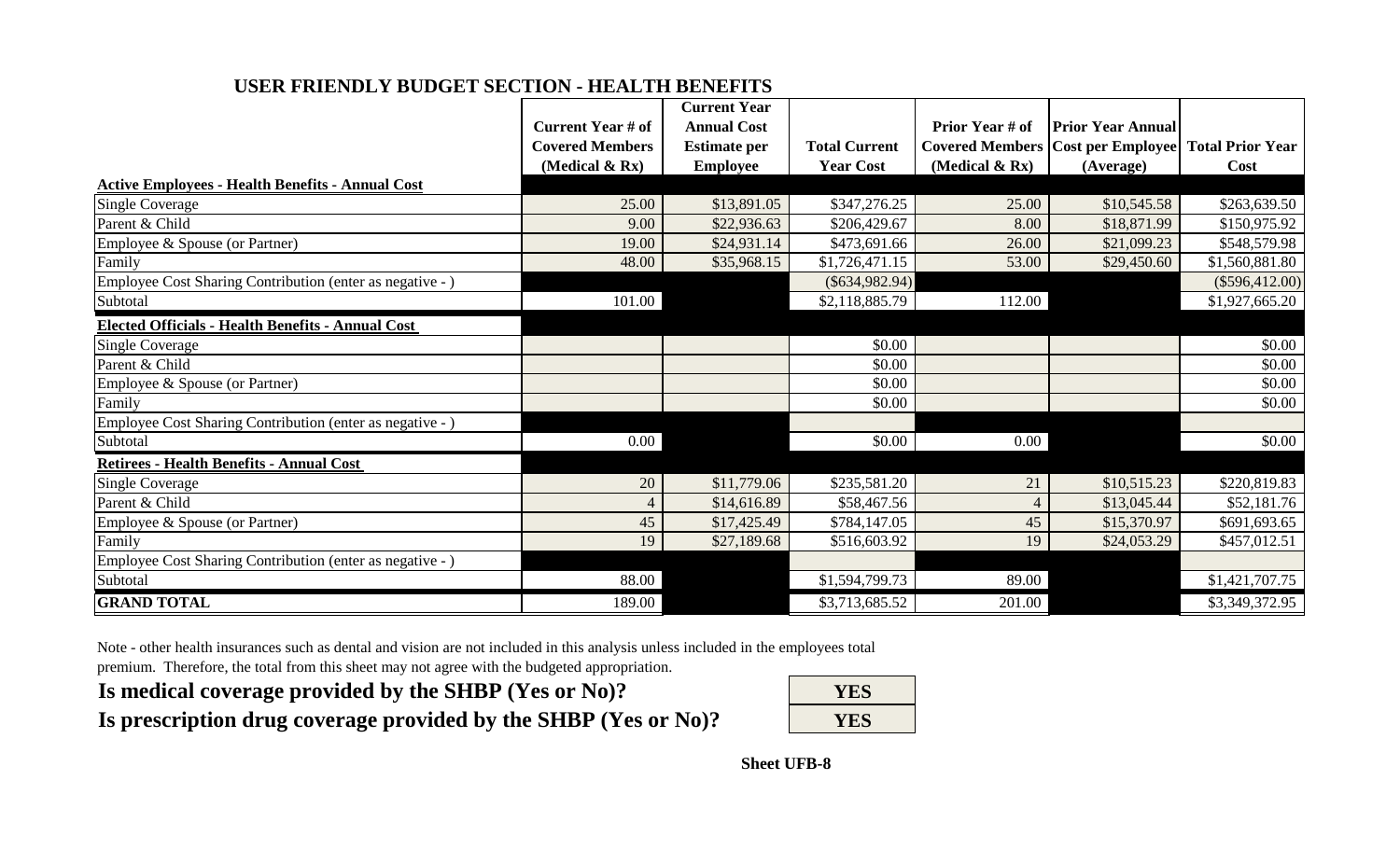### **USER FRIENDLY BUDGET SECTION ACCUMULATED ABSENCE LIABILITY**

## **Legal basis for benefit**

| <u>(check annlicable items</u> |  |  |
|--------------------------------|--|--|

|                                                      |                                         |                                    | (check applicable items) |                         |            |  |
|------------------------------------------------------|-----------------------------------------|------------------------------------|--------------------------|-------------------------|------------|--|
|                                                      | <b>Gross Days of</b>                    |                                    | Approved                 | Individual              |            |  |
|                                                      | <b>Accumulated</b>                      | <b>Dollar Value of Compensated</b> | Labor                    | Local                   | Employment |  |
| <b>Organization/Individuals Eligible for Benefit</b> | <b>Absence</b>                          | <b>Absences</b>                    | <b>Agreement</b>         | Ordinance               | Agreement  |  |
| <b>AFSCME</b>                                        | 112.50                                  | \$22,191.37                        | $\overline{\mathbf{X}}$  |                         |            |  |
| <b>IUE (CWA)</b>                                     | 76.50                                   | \$16,665.68                        | $\overline{\mathbf{X}}$  |                         |            |  |
| NON_UNION                                            | 101.00                                  | \$93,170.24                        |                          | $\overline{\mathbf{X}}$ |            |  |
| <b>PBA</b>                                           | 488.00                                  | \$208,905.54                       | $\overline{\mathbf{X}}$  |                         |            |  |
| <b>SOA</b>                                           | 204.50                                  | \$183,042.49                       | $\overline{\mathbf{X}}$  |                         |            |  |
|                                                      |                                         |                                    |                          |                         |            |  |
|                                                      |                                         |                                    |                          |                         |            |  |
|                                                      |                                         |                                    |                          |                         |            |  |
|                                                      |                                         |                                    |                          |                         |            |  |
|                                                      |                                         |                                    |                          |                         |            |  |
|                                                      |                                         |                                    |                          |                         |            |  |
|                                                      |                                         |                                    |                          |                         |            |  |
|                                                      |                                         |                                    |                          |                         |            |  |
|                                                      |                                         |                                    |                          |                         |            |  |
|                                                      |                                         |                                    |                          |                         |            |  |
|                                                      |                                         |                                    |                          |                         |            |  |
|                                                      |                                         |                                    |                          |                         |            |  |
|                                                      |                                         |                                    |                          |                         |            |  |
|                                                      |                                         |                                    |                          |                         |            |  |
|                                                      |                                         |                                    |                          |                         |            |  |
|                                                      |                                         |                                    |                          |                         |            |  |
|                                                      |                                         |                                    |                          |                         |            |  |
|                                                      |                                         |                                    |                          |                         |            |  |
|                                                      |                                         |                                    |                          |                         |            |  |
|                                                      |                                         |                                    |                          |                         |            |  |
|                                                      |                                         |                                    |                          |                         |            |  |
|                                                      |                                         |                                    |                          |                         |            |  |
|                                                      |                                         |                                    |                          |                         |            |  |
|                                                      |                                         |                                    |                          |                         |            |  |
|                                                      |                                         |                                    |                          |                         |            |  |
|                                                      |                                         |                                    |                          |                         |            |  |
|                                                      |                                         |                                    |                          |                         |            |  |
| <b>Totals</b>                                        | 982.50                                  | \$523,975.32                       |                          |                         |            |  |
|                                                      |                                         |                                    |                          |                         |            |  |
| Total Funds Reserved as of end of 2021               | \$701,433.98                            |                                    |                          |                         |            |  |
|                                                      | <b>Total Funds Appropriated in 2022</b> | \$40,000.00                        |                          |                         |            |  |

**UFB-9 Accumulated Absence Liability**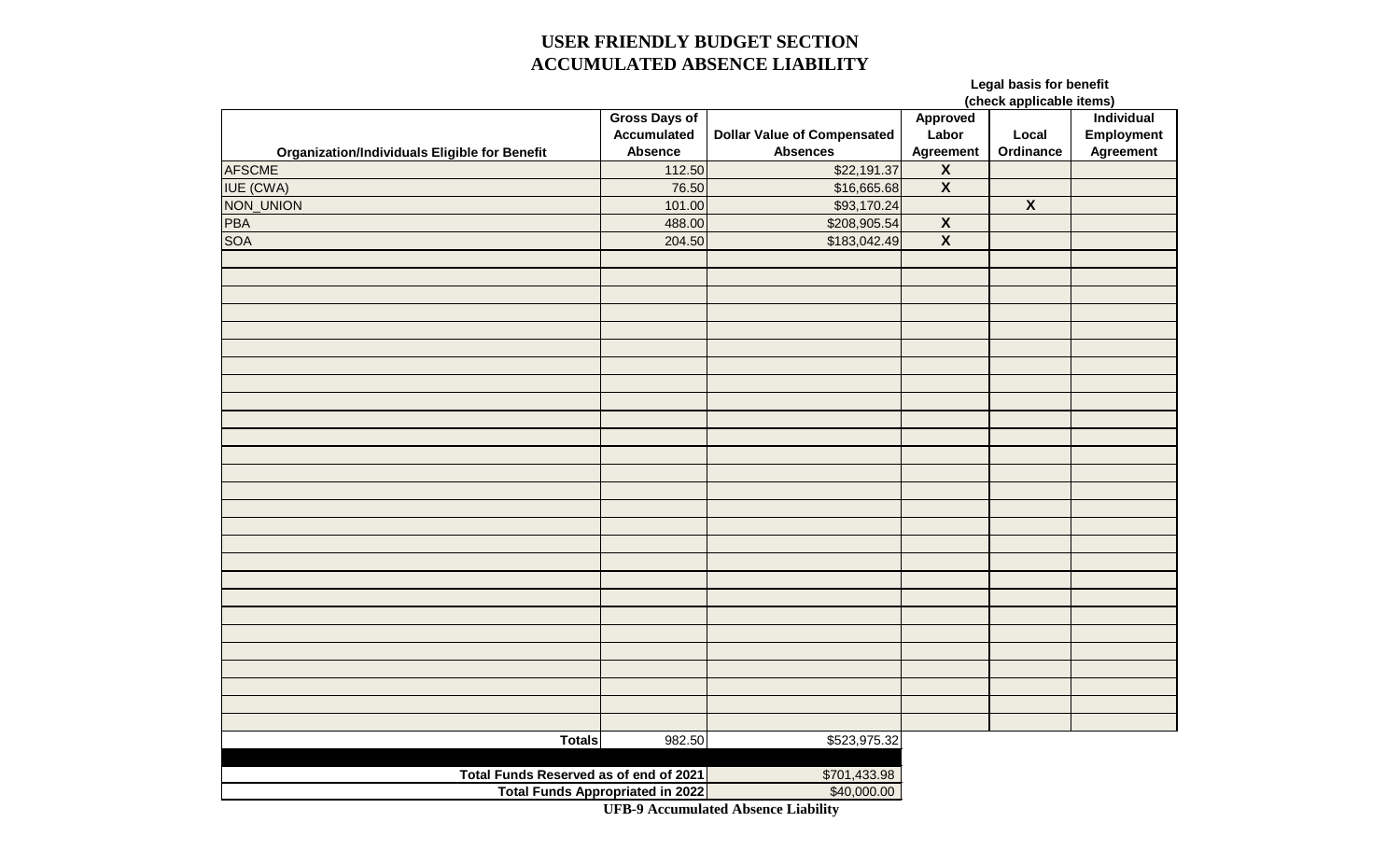|                                                    | Gross           |                    | <b>Net</b>      |                                             | Current Year          | 2023             | 2024           | All Additional Future |
|----------------------------------------------------|-----------------|--------------------|-----------------|---------------------------------------------|-----------------------|------------------|----------------|-----------------------|
|                                                    | Debt            | Deductions         | Debt            |                                             | <b>Budget</b>         | <b>Budget</b>    | <b>Budget</b>  | Years' Budgets        |
|                                                    |                 |                    |                 |                                             |                       |                  |                |                       |
| Local School Debt                                  |                 |                    | \$0.00          | Utility Fund - Principal                    | \$60,000.00           | \$60,000.00      | \$60,000.00    | \$1,455,000.00        |
| Regional School Debt                               | \$24,577,719.30 | \$24,577,791.30    | $-$72.00$       | Utility Fund - Interest                     | \$64,300.00           | \$61,900.00      | \$58,900.00    | \$466,900.00          |
|                                                    |                 |                    |                 | <b>Bond Anticipation Notes - Principal</b>  |                       |                  |                |                       |
| <b>Utility Fund Debt</b>                           |                 |                    |                 | <b>Bond Anticipation Notes - Interest</b>   |                       |                  |                |                       |
|                                                    | \$1,635,000.00  | \$1,635,000.00     | \$0.00          | <b>Bonds</b> - Principal                    | \$2,015,000.00        | \$2,005,000.00   | \$2,105,000.00 | \$9,100,000.00        |
|                                                    |                 |                    | \$0.00          | Bonds - Interest                            | \$737,300.00          | \$644,450.00     | \$545,550.00   | \$2,979,750.00        |
|                                                    |                 |                    | \$0.00          | Loans & Other Debt - Principal              |                       |                  |                |                       |
|                                                    |                 |                    | \$0.00          | Loans & Other Debt - Interest               |                       |                  |                |                       |
|                                                    |                 |                    | \$0.00          |                                             |                       |                  |                |                       |
|                                                    |                 |                    |                 | Total                                       | \$2,876,600.00        | \$2,771,350.00   | \$2,769,450.00 | \$14,001,650.00       |
| <b>Municipal Purposes</b>                          |                 |                    |                 |                                             |                       |                  |                |                       |
| Debt Authorized (BNI)                              |                 |                    | \$0.00          | <b>Total Principal</b>                      | \$2,075,000.00        | \$2,065,000.00   | \$2,165,000.00 | \$10,555,000.00       |
| <b>Notes Outstanding</b>                           |                 |                    | \$0.00          | <b>Total Interest</b>                       | \$801,600.00          | \$706,350.00     | \$604,450.00   | \$3,446,650.00        |
| <b>Bonds Outstanding</b>                           | \$17,664,792.00 | \$1,565,000.00     | \$16,099,792.00 | % of Total Current Year Budget              | 6.76%                 |                  |                |                       |
| Loans and Other Debt                               |                 |                    | \$0.00          |                                             |                       |                  |                |                       |
|                                                    |                 |                    |                 | Description                                 | Debt Not Listed Above |                  |                |                       |
| Total (Current Year)                               | \$43,877,511.30 | \$27,777,791.30    | \$16,099,720.00 | <b>Total Guarantees - Governmental</b>      |                       |                  |                |                       |
|                                                    |                 |                    |                 | <b>Total Guarantees - Other</b>             |                       |                  |                |                       |
|                                                    |                 |                    |                 | <b>Total Capital/Equipment Leases</b>       | \$460,243.00          | \$356,492.00     | \$358,479.00   | \$467,791.00          |
| Population (2020 census)                           | 40,905          |                    |                 | <b>Total Other</b>                          |                       |                  |                |                       |
|                                                    |                 |                    |                 |                                             |                       |                  |                |                       |
| Per Capita Gross Debt                              | \$1,072.67      |                    |                 | <b>Bond Rating</b>                          | Moody's               | Standard & Poors | Fitch          |                       |
| Per Capita Net Debt                                | \$393.59        |                    |                 | Rating                                      | Aa1                   |                  |                |                       |
|                                                    |                 |                    |                 | Year of Last Rating                         | 2019                  |                  |                |                       |
| 3 Year Average Property Valuation                  |                 | \$7,537,520,763.00 |                 |                                             |                       |                  |                |                       |
|                                                    |                 |                    |                 | Mark "X" if Municipality has no bond rating |                       |                  |                |                       |
| Net Debt as % of 3 Year Average Property Valuation |                 | 0.21%              |                 |                                             |                       |                  |                |                       |
|                                                    |                 |                    |                 | <b>Sheet UFB-10</b>                         |                       |                  |                |                       |

## **USER FRIENDLY BUDGET SECTION - OUTSTANDING DEBT; PER CAPITA AND BUDGET IMPACT**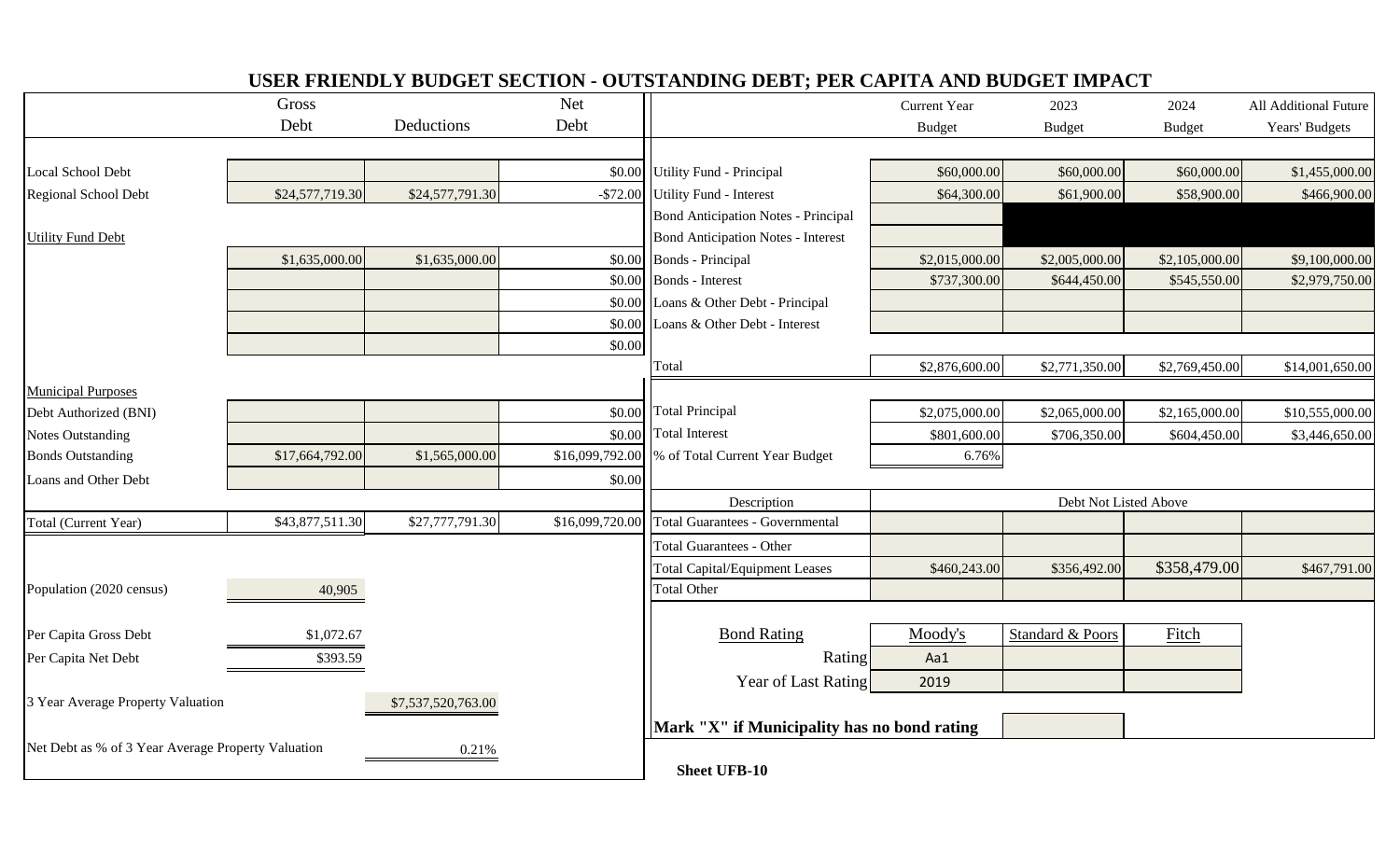| Lead or<br>Recipient<br>Agency | Agency Type                       | Agency Providing Services To/Receiving Services From | Department | Type of Shared Service           | Notes (Enter more specifics if needed) | <b>Begin Date</b> | <b>End Date</b>        | Amount to be<br>Received/Paid |
|--------------------------------|-----------------------------------|------------------------------------------------------|------------|----------------------------------|----------------------------------------|-------------------|------------------------|-------------------------------|
| <b>Lead</b>                    | Municipality                      | Township of Freehold                                 |            | <b>Animal Control</b>            |                                        | 1/1/2021          | 12/31/2022             | \$81,992.00                   |
| <b>Lead</b>                    | Municipality                      | Borough of Freehold                                  |            | <b>Animal Control</b>            |                                        | 1/1/2021          | 12/31/2022             | \$27,664.00                   |
| Lead                           | Municipality                      | Township of Millstone                                |            | <b>Animal Control</b>            |                                        | 1/1/2021          | 12/31/2022             | \$24,621.00                   |
| <b>Recipient</b>               | County                            | <b>Monmouth County</b>                               |            | EMS / Dispatch                   |                                        | 1/1/2022          | 12/31/2022             | \$357,709.00                  |
| Recipient                      | Municipality                      | Township of Freehold                                 |            | <b>Health and Human Services</b> |                                        | 11/1/2021         | 10/31/2022             | \$281,103.00                  |
| Recipient                      | School District                   | <b>Freehold Regional HS District</b>                 |            | Other (Please Explain in Notes)  | School Security Class III Officer      | 9/1/2021          | 6/30/2022              | as needed                     |
| <b>Lead</b>                    | <b>School District</b>            | <b>Millstone Township Schools</b>                    |            | Other (Please Explain in Notes)  | School Security Class III Officer      | 9/1/2021          | 6/30/2022              | as needed                     |
| Lead                           | Municipality                      | Borough of Highstown                                 |            | <b>Animal Control</b>            |                                        | 4/1/2022          | 12/31/2022             | \$9,000.00                    |
| <b>Recipient</b>               | Municipality                      | Township of Freehold                                 |            | <b>Information Technology</b>    |                                        | 1/1/2022          | 12/31/2022             | \$115,016.40                  |
| <b>Lead</b>                    | Municipality                      | Township of Marlboro                                 |            | <b>Public Works</b>              | <b>Bucket Truck and Operator</b>       | 6/1/2022          | $12/31/2022$ as needed |                               |
| <b>Lead</b>                    | Municipality                      | Borough Of Englishtown                               |            | <b>Court and Public Defender</b> | Deputy Court Administrator Back up     | 6/1/2022          | $12/31/2022$ as needed |                               |
|                                |                                   |                                                      |            |                                  |                                        |                   |                        |                               |
|                                |                                   |                                                      |            |                                  |                                        |                   |                        |                               |
|                                |                                   |                                                      |            |                                  |                                        |                   |                        |                               |
|                                |                                   |                                                      |            |                                  |                                        |                   |                        |                               |
|                                |                                   |                                                      |            |                                  |                                        |                   |                        |                               |
|                                |                                   |                                                      |            |                                  |                                        |                   |                        |                               |
|                                |                                   |                                                      |            |                                  |                                        |                   |                        |                               |
|                                |                                   |                                                      |            |                                  |                                        |                   |                        |                               |
|                                |                                   |                                                      |            |                                  |                                        |                   |                        |                               |
|                                |                                   |                                                      |            |                                  |                                        |                   |                        |                               |
|                                |                                   |                                                      |            |                                  |                                        |                   |                        |                               |
|                                |                                   |                                                      |            |                                  |                                        |                   |                        |                               |
|                                |                                   |                                                      |            |                                  |                                        |                   |                        |                               |
|                                |                                   |                                                      |            |                                  |                                        |                   |                        |                               |
|                                |                                   |                                                      |            |                                  |                                        |                   |                        |                               |
|                                |                                   |                                                      |            |                                  |                                        |                   |                        |                               |
|                                |                                   |                                                      |            |                                  |                                        |                   |                        |                               |
|                                |                                   |                                                      |            |                                  |                                        |                   |                        |                               |
|                                |                                   |                                                      |            |                                  |                                        |                   |                        |                               |
|                                |                                   |                                                      |            |                                  |                                        |                   |                        |                               |
|                                |                                   |                                                      |            |                                  |                                        |                   |                        |                               |
|                                |                                   |                                                      |            |                                  |                                        |                   |                        |                               |
|                                |                                   |                                                      |            |                                  |                                        |                   |                        |                               |
|                                |                                   |                                                      |            |                                  |                                        |                   |                        |                               |
|                                | <b>Amount Received Page Total</b> |                                                      |            |                                  |                                        |                   |                        | \$143,277.00                  |
|                                | <b>Amount Paid Page Total</b>     |                                                      |            |                                  |                                        |                   |                        | \$753,828.40                  |
|                                | <b>Page Total</b>                 |                                                      |            |                                  |                                        |                   |                        | \$897,105.40                  |

### **USER FRIENDLY BUDGET SECTION - SHARED SERVICES PROVIDED AND RECEIVED**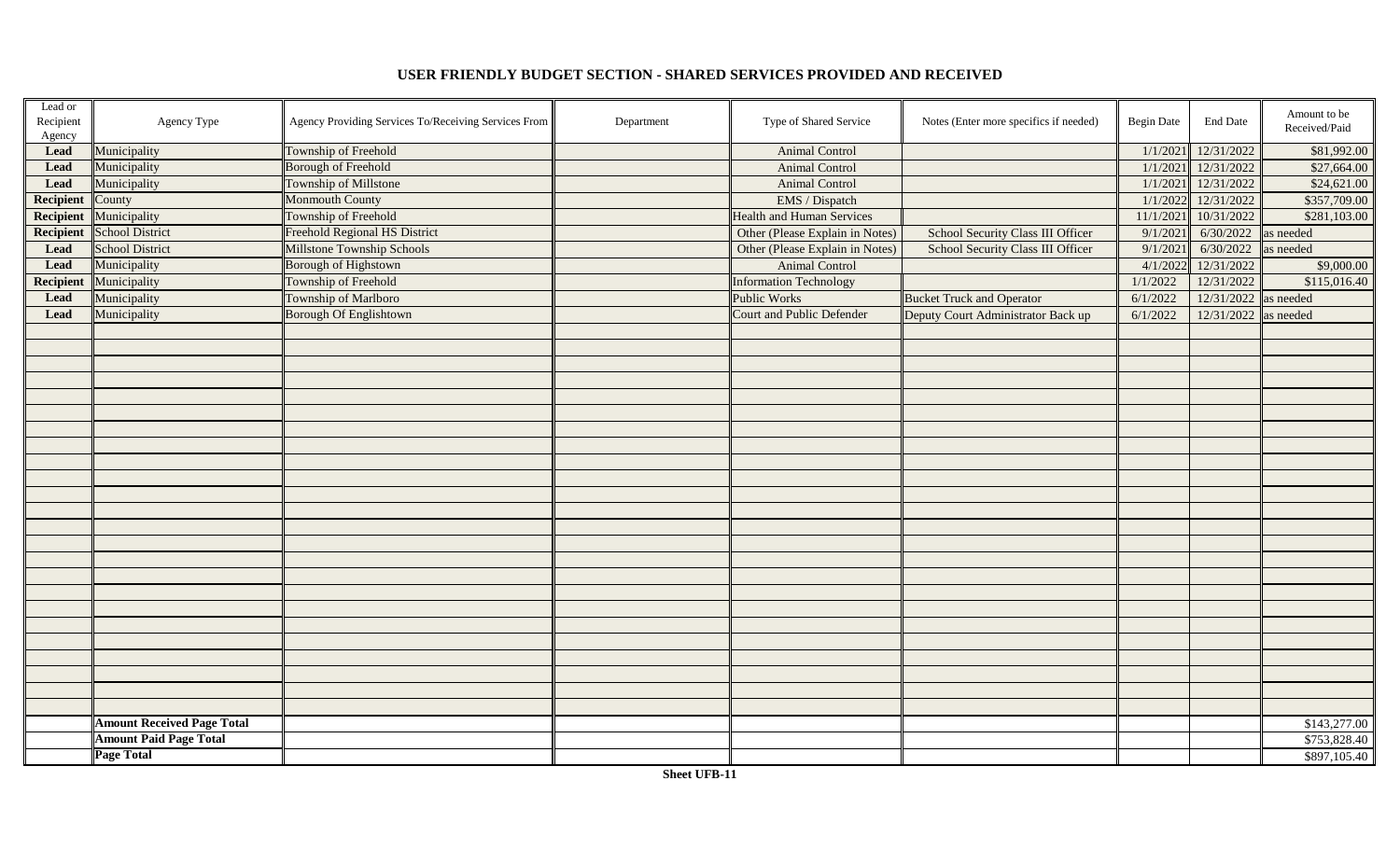| Lead or<br>Recipient<br>Agency | Agency Type                  | Providing Services To/Receiving Services From | Department | Type of Shared Service | Notes (Enter more specifics if needed) | <b>Begin Date</b> | <b>End Date</b> | Amount to be<br>Received/Paid |
|--------------------------------|------------------------------|-----------------------------------------------|------------|------------------------|----------------------------------------|-------------------|-----------------|-------------------------------|
|                                |                              |                                               |            |                        |                                        |                   |                 |                               |
|                                |                              |                                               |            |                        |                                        |                   |                 |                               |
|                                |                              |                                               |            |                        |                                        |                   |                 |                               |
|                                |                              |                                               |            |                        |                                        |                   |                 |                               |
|                                |                              |                                               |            |                        |                                        |                   |                 |                               |
|                                |                              |                                               |            |                        |                                        |                   |                 |                               |
|                                |                              |                                               |            |                        |                                        |                   |                 |                               |
|                                |                              |                                               |            |                        |                                        |                   |                 |                               |
|                                |                              |                                               |            |                        |                                        |                   |                 |                               |
|                                |                              |                                               |            |                        |                                        |                   |                 |                               |
|                                |                              |                                               |            |                        |                                        |                   |                 |                               |
|                                |                              |                                               |            |                        |                                        |                   |                 |                               |
|                                |                              |                                               |            |                        |                                        |                   |                 |                               |
|                                |                              |                                               |            |                        |                                        |                   |                 |                               |
|                                |                              |                                               |            |                        |                                        |                   |                 |                               |
|                                |                              |                                               |            |                        |                                        |                   |                 |                               |
|                                |                              |                                               |            |                        |                                        |                   |                 |                               |
|                                |                              |                                               |            |                        |                                        |                   |                 |                               |
|                                |                              |                                               |            |                        |                                        |                   |                 |                               |
|                                |                              |                                               |            |                        |                                        |                   |                 |                               |
|                                |                              |                                               |            |                        |                                        |                   |                 |                               |
|                                |                              |                                               |            |                        |                                        |                   |                 |                               |
|                                |                              |                                               |            |                        |                                        |                   |                 |                               |
|                                |                              |                                               |            |                        |                                        |                   |                 |                               |
|                                |                              |                                               |            |                        |                                        |                   |                 |                               |
|                                |                              |                                               |            |                        |                                        |                   |                 |                               |
|                                |                              |                                               |            |                        |                                        |                   |                 |                               |
|                                |                              |                                               |            |                        |                                        |                   |                 |                               |
|                                |                              |                                               |            |                        |                                        |                   |                 |                               |
|                                |                              |                                               |            |                        |                                        |                   |                 |                               |
|                                |                              |                                               |            |                        |                                        |                   |                 |                               |
|                                |                              |                                               |            |                        |                                        |                   |                 |                               |
|                                |                              |                                               |            |                        |                                        |                   |                 |                               |
|                                | <b>Amount Received Total</b> |                                               |            |                        |                                        |                   |                 | \$143,277.00                  |
|                                | <b>Amount Paid Total</b>     |                                               |            |                        |                                        |                   |                 | \$753,828.40                  |
|                                | Total                        |                                               |            |                        |                                        |                   |                 | \$897,105.40                  |

## **USER FRIENDLY BUDGET SECTION - SHARED SERVICES PROVIDED AND RECEIVED**